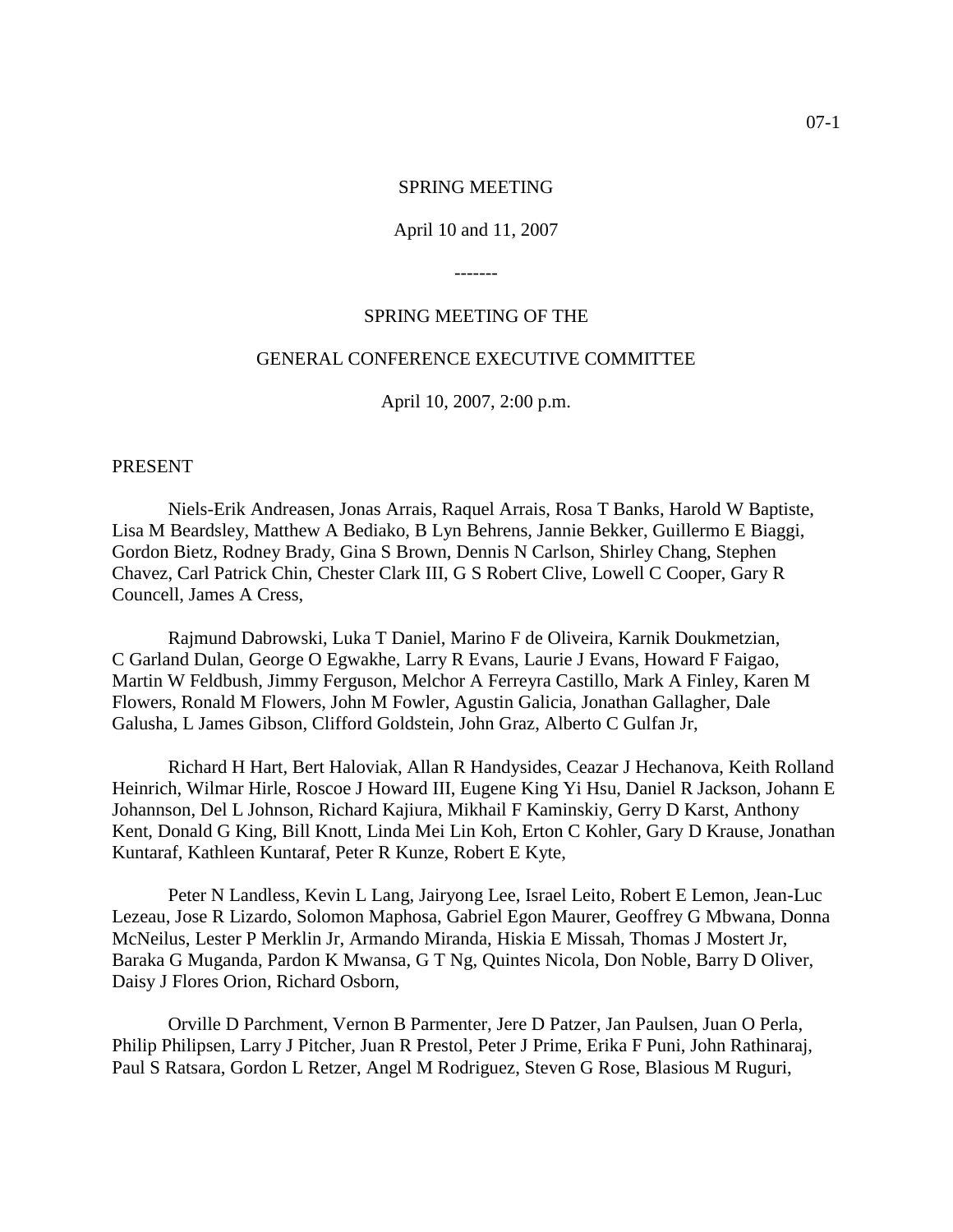07-2 April 10, 2007, p.m. GCC Spring Meeting

Michael L Ryan, Roy E Ryan, Claude Sabot, Donald R Sahly, Nikolaus Satelmajer, Lawrence Schalk, Benjamin D Schoun, Luis Schulz, Greg Scott, Ralph Edmond Shelton, Ella S Simmons, Heather-Dawn Small, David C Smith, Reger Smith Jr, Robert S Smith, Artur A Stele, Hendrik Sumendap, Akeri Suzuki, Gary B Swanson, Robert L Sweezey,

Halvard B Thomsen, Bradley Thorp, Homer Trecartin, Max A Trevino, Donald W Upson, Filiberto M Verduzco-Avila, Gilbert Wari, David Weigley, Bertil A Wiklander, Jeffrey K Wilson, Neal C Wilson, Ted N C Wilson, Harald Wollan, Kenneth H Wood, Joel Zukovski

#### DEVOTIONAL

The devotional message entitled, "Esther: A Dialogue in Three Acts," was presented by Alicia W Patterson, wife of Geoff Patterson, pastor of the Marietta, Georgia Seventh-day Adventist Church in the Georgia-Cumberland Conference.

"Courage is fear that has said its prayers."

Esther had so many chances to just give up hope. Instead she chose to put her trust in God and was never disappointed. This re-telling of her story focuses on three critical moments in her life when her faith was most tested.

In *Act One* we listen as little Hadassah wrestles with her parents' death and reaches out to the God of her parents, of "Abraham, Isaac and Jacob" to see if He is her God too. If He truly is "the God who sees and hears" the God who has a plan for her life – one "to prosper her and not to harm" -- as her parents have taught her. She finds God to be alive and listening and very concerned about her. She feels lead by Him to pray for a prosperous future – for the best she can possibly imagine, not just to pray against all the bad things that could happen. She does so and feels comforted by His presence even thought she doesn't yet know how He will answer her prayers. She chooses to trust Him.

In *Act Two*, Esther the teen wrestles with the reality that she will be taken to the king's harem. "How could this be God's will for her life?" she wonders. She grieves over her dream of having a family with a husband she loves. She grieves leaving Mordecai. God asks her if she trusts Him and reminds her of how He provided for her as a little orphan girl and still has a plan to prosper her and not to harm. She tries to imagine "prospering" in a heathen harem and, after a significant struggle, comes to the place where she is willing to trust God and go, believing that He can work good out of even this.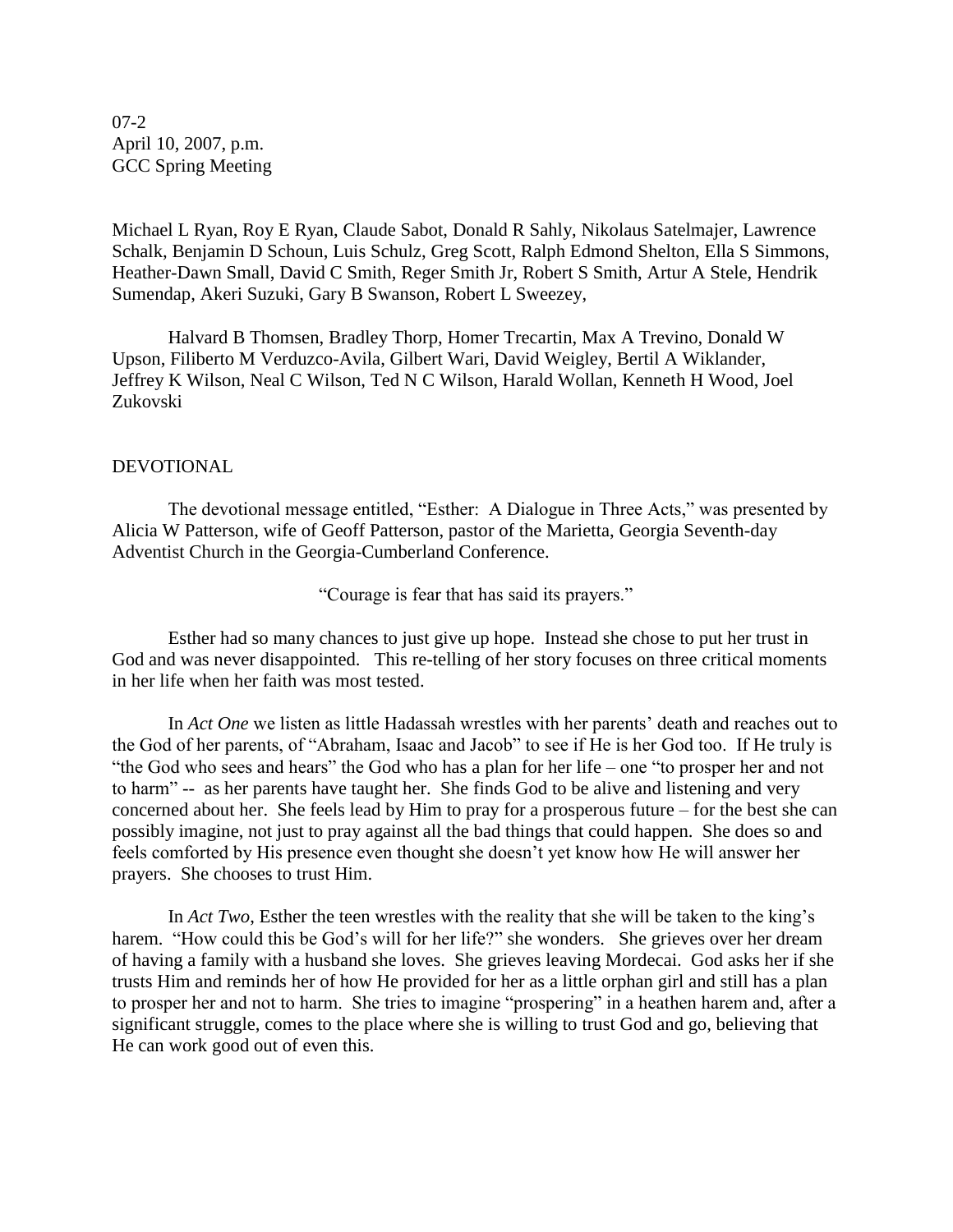07-3 April 10, 2007, p.m. GCC Spring Meeting

*Act Three* opens with Esther the Queen thanking God for bringing her to the palace and to Ahasuerus, both of which she has learned to love. She acknowledges how God has indeed prospered her, "weaving all the disparate threads" of her life "into a beautiful whole."

She is interrupted in her praise by Hathach, who tells her that Mordecai is sitting outside the palace gate in sackcloth and ashes. Once again she is plunged into a situation that will test her character and faith in God. She struggles to understand why God would not make her aware of the situation until after the edict had been "signed, sealed, and delivered to 127 provinces." Why He would ask her to go before the King and risk her life when it was too late.

This is the greatest test of her life and it is only through great struggle that she is able to come to the place where she can bring herself to go before the king. She praises God, acknowledging His ability to change the king's heart and save her and His people. But she does so knowing that God does not always choose to intervene. Still she acknowledges that whether God sees fit to save her and his people or not, He is still God and still good. Act Three ends with Esther saying, "I will obey. You are good. . . . even if I die. I have loved You in life. I will love You in death—if death should come. I have put my trust in You. I will go before the King... and if I perish, I perish."

We can take courage from Esther's story, for each of us, when we commit our lives to God, can be used by God to bring deliverance to God's people. We may not always understand how the road ahead is according to God's plan, but if we will trust Him, and maintain hope, God will accomplish all He needs accomplished through the lives of ordinary people like you and me.

-------

Jan Paulsen, chair, called to order the first session of the 2007 Spring Meeting.

Prayer was offered by Kenneth H Wood, Chairman of the Ellen G White Estate Board of Trustees.

#### PRESIDENT'S OPENING REMARKS

The 2007 Annual Council will be held at the world headquarters office in Silver Spring, Maryland. A venue has not been chosen for the 2008 Annual Council, but the meetings will be held internationally, and likely in Asia.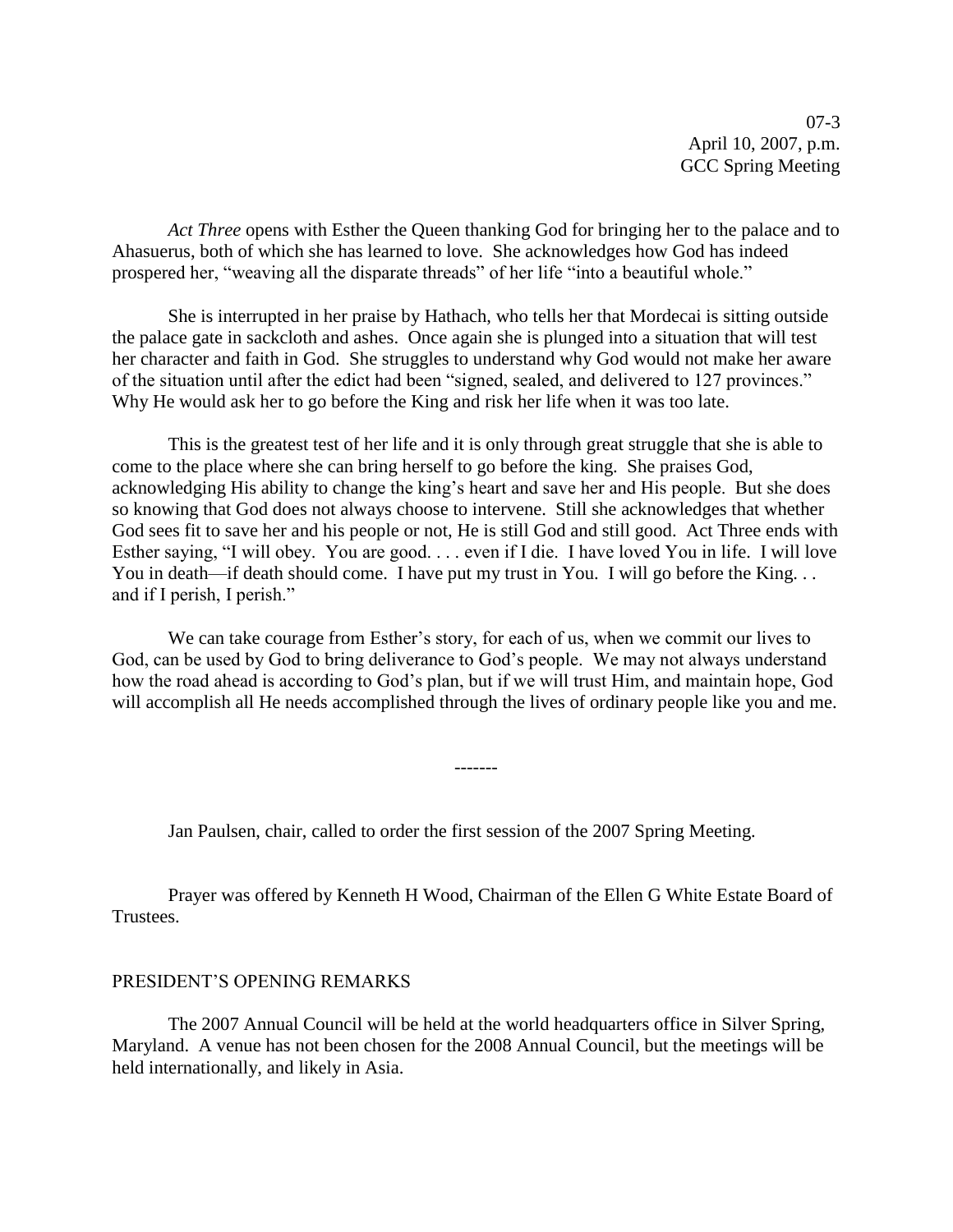07-4 April 10, 2007, p.m. GCC Spring Meeting

The Commission on Ministries, Services, and Structures will have a report for the 2007 Annual Council, while the Use of Tithe Study Commission will have a report for the 2008 Annual Council.

# MISSION STATEMENT OF THE SEVENTH-DAY ADVENTIST **CHURCH**

The Mission Statement of the Seventh-day Adventist Church was read by Roscoe J Howard III, secretary of the business session.

# SEC/ADCOM/07SM to LRE

## 109-07G SPRING MEETING 2007—STANDING COMMITTEES

VOTED, To approve standing committees for the 2007 Spring Meeting, as follows:

## ADDITIONAL PERSONNEL TO STANDING COMMITTEES

## Ted N C Wilson, Chairman Vernon B Parmenter, Secretary

Members: James A Cress, George O Egwakhe, Roscoe J Howard III, Orville D Parchment.

## NOMINATING COMMITTEE

Jan Paulsen, Chairman Matthew A Bediako, Secretary

Members: Delbert W Baker, Rosa T Banks, B Lyn Behrens, Shirley Chang, Carl Patrick Chin, Lowell C Cooper, Luka T Daniel, George O Egwakhe, Larry R Evans, Laurie J Evans, Mark A Finley, Ronald M Flowers, Agustin Galicia, Alberto C Gulfan Jr, Roscoe J Howard III, Eugene Hsu, Gerry D Karst, Donald G King, Linda Koh, Erton C Kohler, Jairyong Lee, Israel Leito, Robert E Lemon, Jose R Lizardo,

Gabriel E Maurer, Geoffrey G Mbwana, Armando Miranda, Pardon K Mwansa, G T Ng, Daisy Jane F Orion, Vernon B Parmenter, Jere Patzer, Juan R Prestol, John Rathinaraj, Paul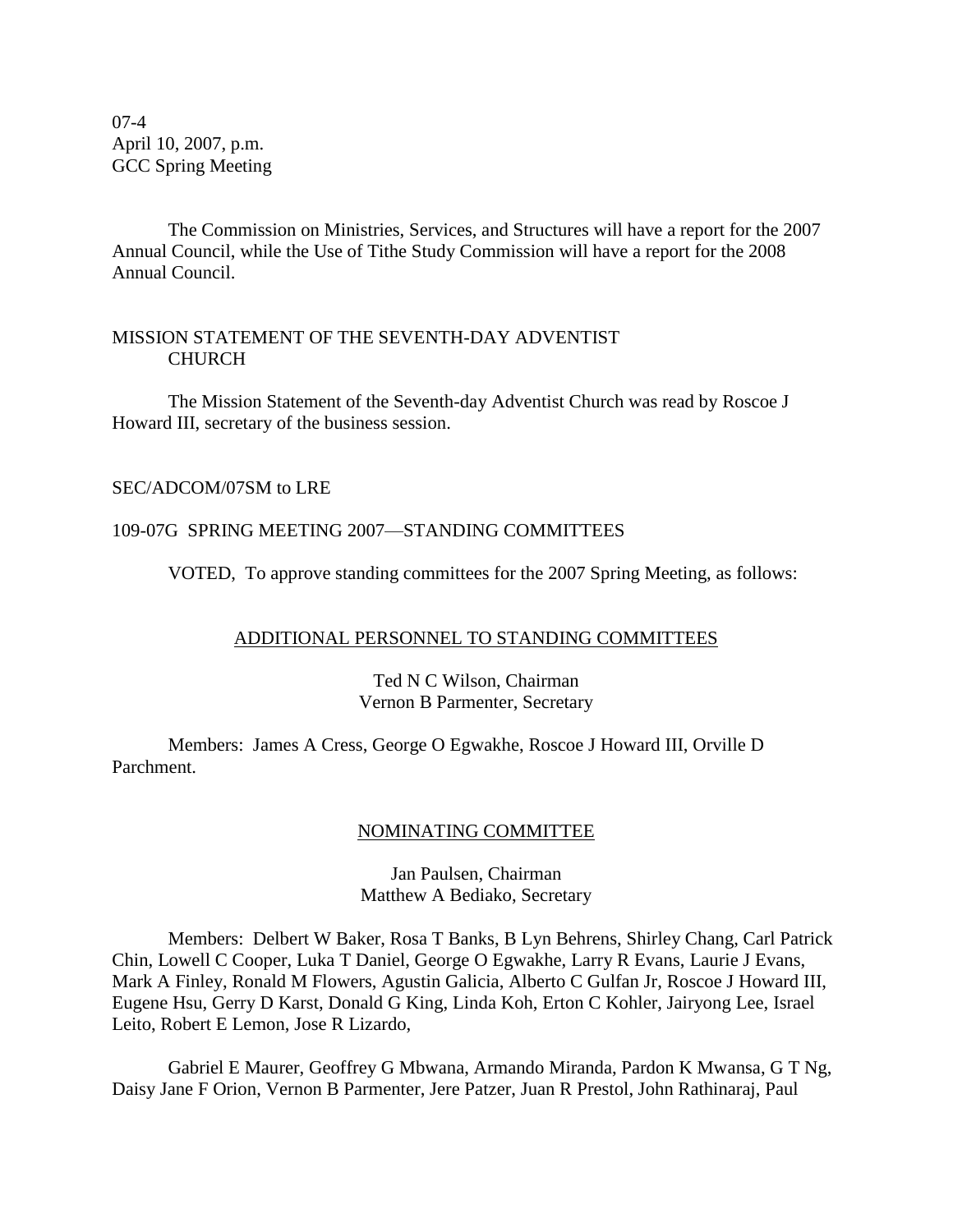07-5 April 10, 2007, p.m. GCC Spring Meeting

Ratsara, Steven G Rose, Michael L Ryan, Roy E Ryan, Claude Sabot, Don C Schneider, Ella S Simmons, Artur A Stele, Max A Trevino, Bertil Wiklander, Ted N C Wilson.

#### **STEERING**

#### Jan Paulsen, Chairman Larry R Evans, Secretary

Members: Rosa T Banks, Matthew A Bediako, Sheri Clemmer, Lowell C Cooper, George O Egwakhe, Mark A Finley, Agustin Galicia, Roscoe J Howard III, Eugene Hsu, Gerry D Karst, Robert E Kyte, Robert E Lemon, Jose R Lizardo, Armando Miranda, Pardon K Mwansa, G T Ng, Daisy Jane F Orion, Orville D Parchment, Vernon B Parmenter, Juan R Prestol, Steven G Rose, Michael L Ryan, Roy E Ryan, Claude Sabot, Don C Schneider, Ella S Simmons, Ted N C Wilson.

#### SEC/ADCOM/07SM to LRE

#### 110-07G COMPENSATION REVIEW COMMITTEE—2007 SPRING MEETING - APPOINTMENT

VOTED, To appoint the Compensation Review Committee for the 2007 Spring Meeting, as follows:

#### MEMBERS

King, Donald G, Chair Lemon, Robert E, Secretary

Presidential Cooper, Lowell C Daniel, Luka T Evans, Laurie J Finley, Mark A Gulfan, Alberto C Jr Hsu, Eugene Karst, Gerry D Kohler, Erton C Lee, Jairyong Leito, Israel Mbwana, Geoffrey G Miranda, Armando Mwansa, Pardon K Paulsen, Jan Ratsara, Paul S Ryan, Michael L Schneider, Don C Simmons, Ella S Stele, Artur A Wiklander, Bertil Wilson, Ted N C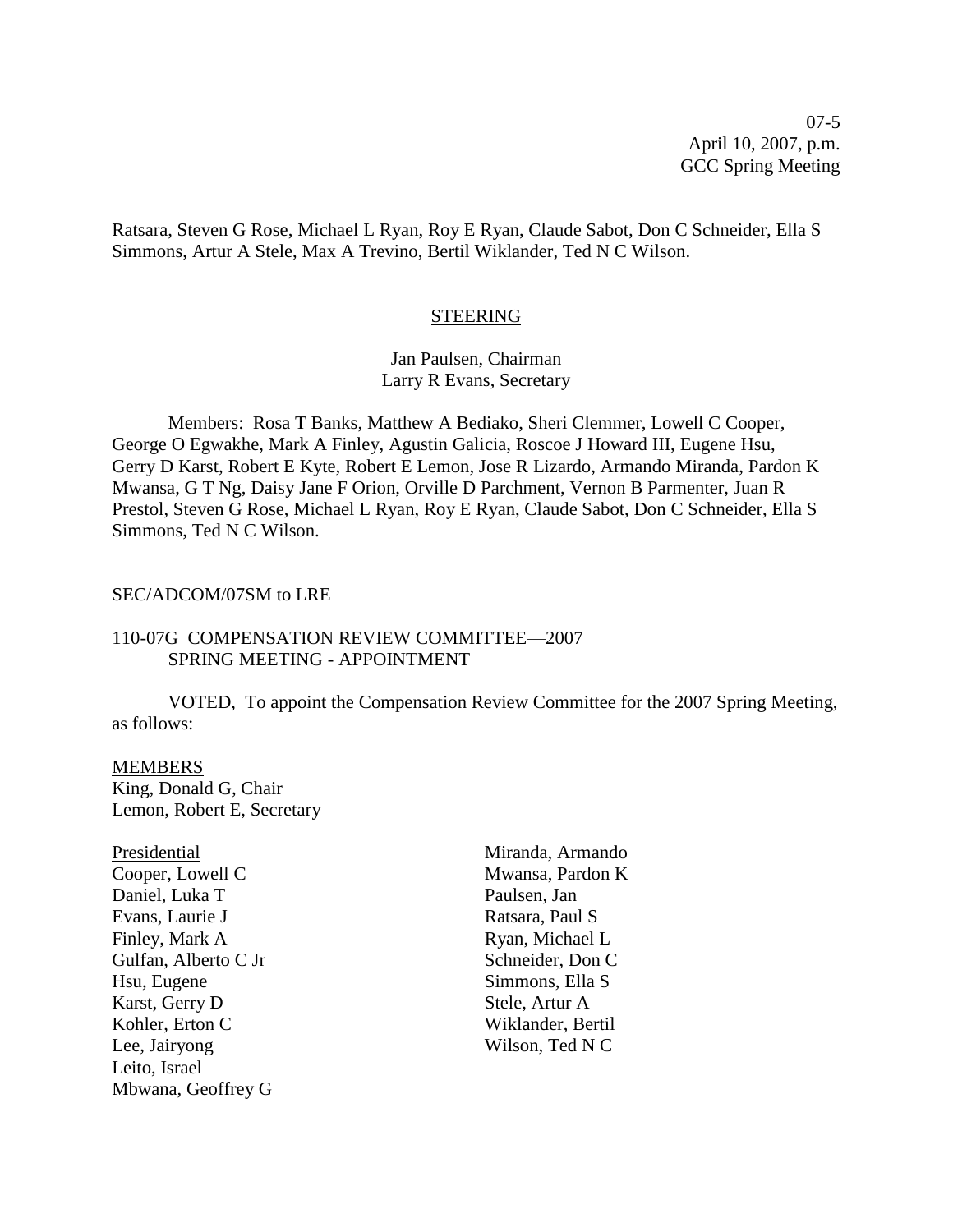07-6 April 10, 2007, p.m. GCC Spring Meeting

Secretariat Bediako, Matthew A Evans, Larry R Howard, Roscoe J III Maurer, Gabriel E Rathinaraj, John

Treasury Prestol, Juan R Rose, Steven G Ryan, Roy E

Institutional Administrators Baker, Delbert W

Laypersons Brown, Gina S Chang, Shirley Chin, Carl Patrick Green, Shelton Pechero, Reuben Daniel Saravia, Evelyn J Smith, David Young, Debbie

Pastor Shelton, Ralph Edmond

Union Presidents Carlson, Dennis N Jackson, Daniel R Mostert, Thomas J Jr Patzer, Jere D Retzer, Gordon L Trevino, Max A Weigly, Dave Wright, Walter L

Departments and Services Muganda, Baraka G Small, Heather Dawn

#### TELL THE WORLD REPORT

Lowell C Cooper, Michael L Ryan, and Mark A Finley, General Vice Presidents of the General Conference, reported on the progress of the *Tell the World* program.

A prayer of rededication was offered by Ella S Simmons, General Vice President of the General Conference.

VOTED, To accept the *Tell the World* report.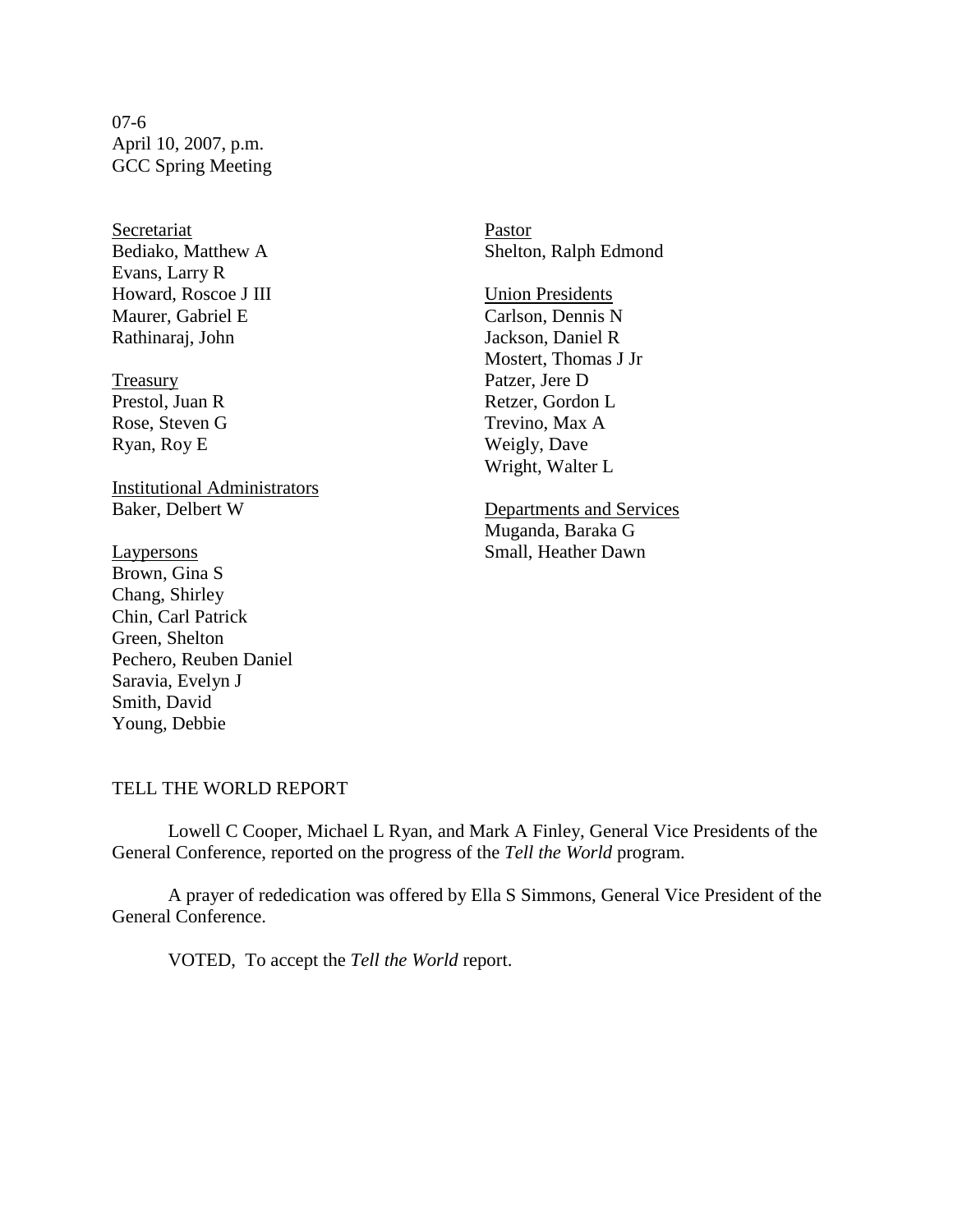07-7 April 10, 2007, p.m. GCC Spring Meeting

#### CEW/07SM to LCC

#### CONSERVING MEMBERSHIP GAINS—AN APPEAL

VOTED, 1. To approve the following appeal to the world Church regarding membership retention and the reclaiming of former members; and further

2. To encourage widespread circulation of this appeal to church leaders and local congregations.

#### Conserving Membership Gains—An Appeal

Seventh-day Adventists around the world rejoice in the rapid membership growth of recent years. The Church views this as evidence of Holy Spirit-led movements and a fulfillment of Bible prophecy. (Matthew 24:14, Revelation 14:6, 7) Although the Seventh-day Adventist Church baptized over 5 million people from  $2000 - 2005$ , membership losses during that time equaled nearly 1.4 million. Current indications are that annual membership losses, for reasons other than death, equal approximately 28 percent of membership accessions. Some membership loss occurs among recent converts, however, this tragic outcome is not limited to new members.

Members leave Seventh-day Adventist Church fellowship for a variety of reasons. It is unrealistic to expect the Church to reach a point where the membership retention rate is 100 percent. This, however, should not excuse the Church from consciously creating and maintaining a nurturing environment for all members. Research on why members leave Seventh-day Adventist Church fellowship suggests that social and relational factors are much more significant than disagreement with denominational teachings. In fact, many who leave denominational fellowship remain supportive of Seventh-day Adventist beliefs and even maintain Church practices for some time following their departure.

The reasons most frequently cited by persons who leave local church fellowship are found in the realm of relationships, the absence of a sense of belonging, and the lack of meaningful engagement in the local congregation and its mission. Therefore, the loss of members for these reasons should be preventable.

Seventh-day Adventists understand that last-day events will be accompanied by multiplied thousands turning to God, seeking spiritual foundations for life, and identifying with a community of believers that holds fast to biblical teaching. Church members and leaders around the world continue to place great emphasis on evangelism and church growth believing that even greater and more rapid membership growth lies just ahead.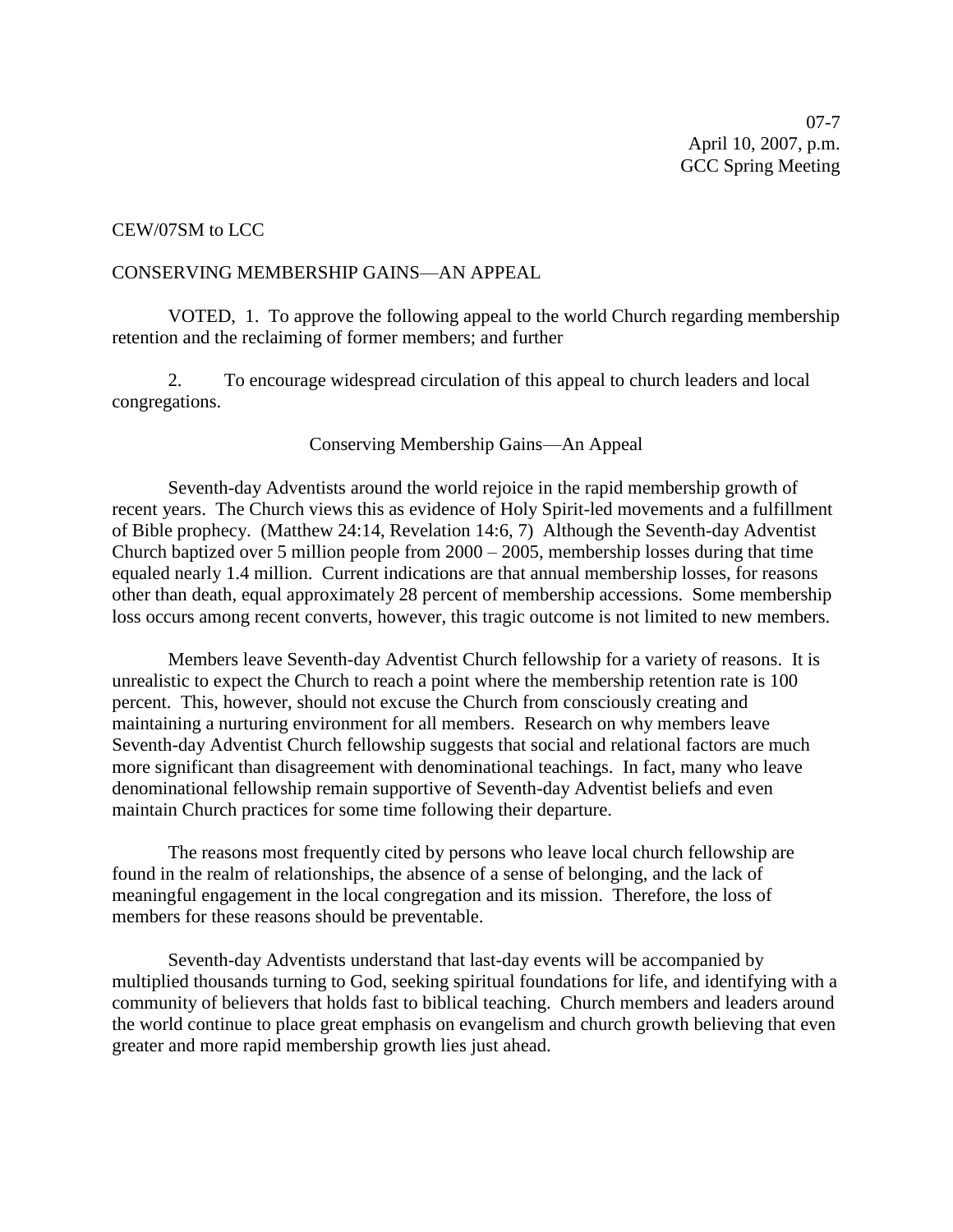07-8 April 10, 2007, p.m. GCC Spring Meeting

To prepare the Church for this large influx of new members, to reclaim members who have left, and to prevent current membership losses, the General Conference Executive Committee voices an appeal for members and leaders everywhere to give renewed emphasis to the matter of membership retention and reclamation. This involves understanding the reasons for membership loss in each local church and focusing on how to develop the capacity of the church to attract, reclaim, retain, and engage its members in the mission of the Church.

While the specific response to this appeal will vary from place to place and will reflect cultural diversity that is so evident in the global Church family, certain specifics are universal. For example, an individual's spiritual life must be fed through Bible study and prayer. We also know that to retain new members, the following factors are essential. If one of these factors is missing, the member is weakened, but may survive. If two factors are absent, they almost certainly will leave the fellowship of church members.

- 1. They must be able to articulate their beliefs.
- 2. They must have friends within the congregation.
- 3. They must engage in a personally-meaningful ministry.

Every member, whether or not recently baptized, should be able to experience an atmosphere in which to grow spiritually, to know a sense of belonging and identity, and to use their spiritual gifts in the advancement of mission. Creating such an environment requires more than a program. It necessitates the creation of a loving atmosphere with each member taking a personal interest in others.

Persons who join the Seventh-day Adventist Church come from widely varied backgrounds and experiences. All members are not at the same point of spiritual development. But all should find within church fellowship a place to continue their growth. Peter urges, ―Above all, love each other deeply, because love covers a multitude of sins. Offer hospitality to one another, without grumbling. Each one should use whatever gift he has received to serve others, faithfully administering God's grace in its various forms." 1 Peter 4:8-10 (NIV)

The following actions will help to bring this into reality:

1. Along with their annual planning and budgeting for evangelism, executive committees and local church boards should assess the membership retention capacity in their territory. This will require careful review of membership care measures along with accession and loss patterns. Analysis of the situation should be followed by deliberate steps to address the circumstances that lie within the church's ability to change.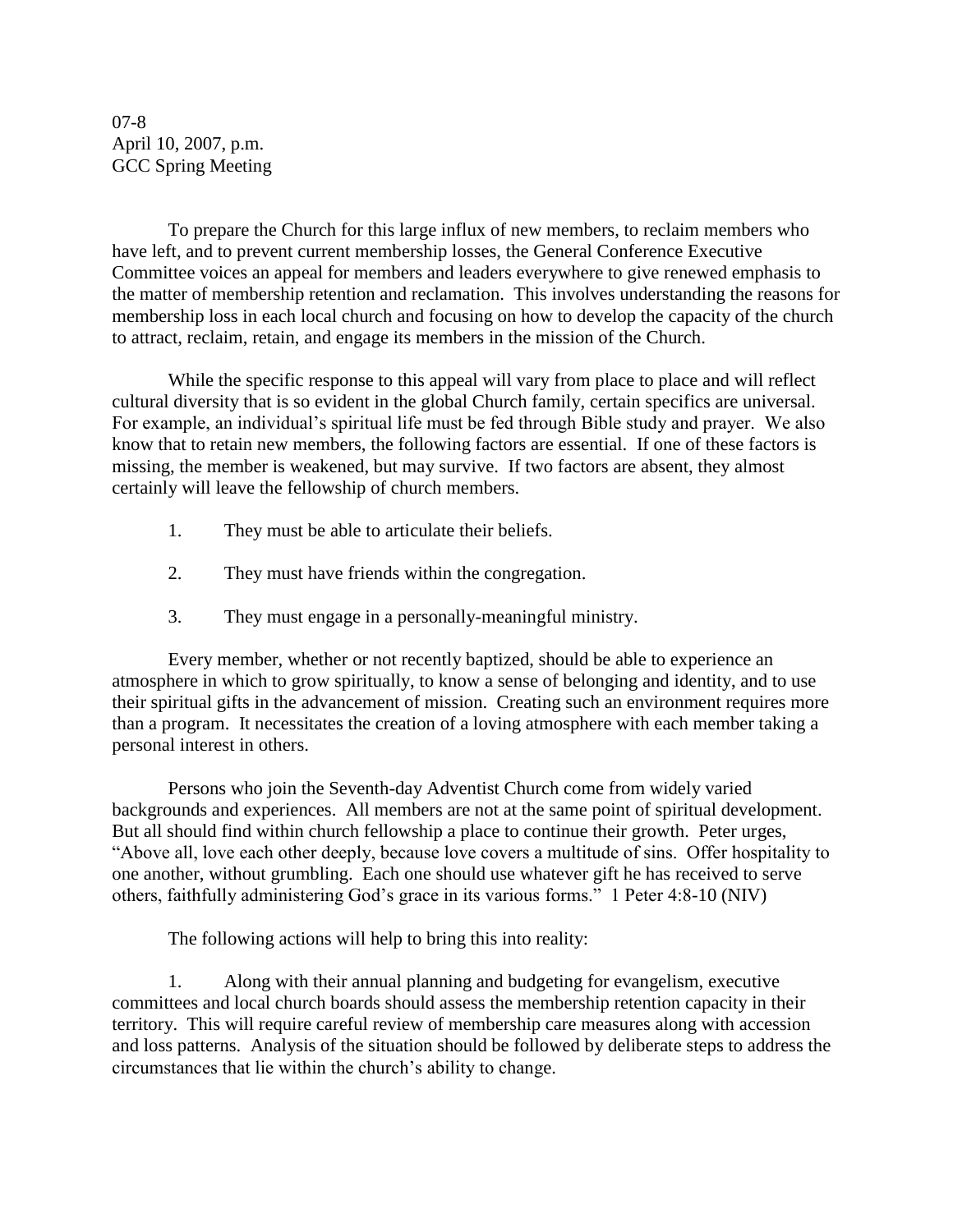07-9 April 10, 2007, p.m. GCC Spring Meeting

2. Repeated instructions of basic Bible teaching should be provided for all newlybaptized members in an intentionally-designed follow-up for a period of months after their baptism.

3. Ensuring that outreach methods used by the church take into consideration how new members will become integrated into the life of the church family and advance in the pathway of discipleship. Such planning should include the formation of friendships, fellowship in small groups, active participation in witnessing, and recruitment into specific roles and responsibilities as a member of the local congregation.

4. Designing ministry that addresses the developmental and spiritual needs of children, youth, and young adults, affirming their value to the church by training them for, and entrusting them with, responsibility.

5. Making certain that the provision of adequate places of worship is an integral part of the evangelistic initiative which brings people into church fellowship. No programs should be permitted that do not honor this essential requirement.

6. Training members in how to re-connect with those who have discontinued church fellowship. In many cases, the return to fellowship of former members is more challenging to the congregation than the acceptance of new converts. Careful attention is needed to facilitate the healing of relationships and the realization, between persons, of the reconciliation that flows from the forgiveness and acceptance received through Jesus Christ.

The General Conference Executive Committee praises God for the rapid growth that is taking place in many areas. Evangelism is the mission of the Church. Leaders and members are commended for making this the priority in planning and budgeting. This we must continue and, while so doing, demonstrate the loving concern of the Good Shepherd for His sheep who may have strayed.

# AUDITED STATEMENT PRESENTATION PROCEDURE

VOTED, To distribute the Treasury documents so that the committee can review them before the items are presented tomorrow.

Prayer was offered by Niels-Erik Andreasen, President of Andrews University.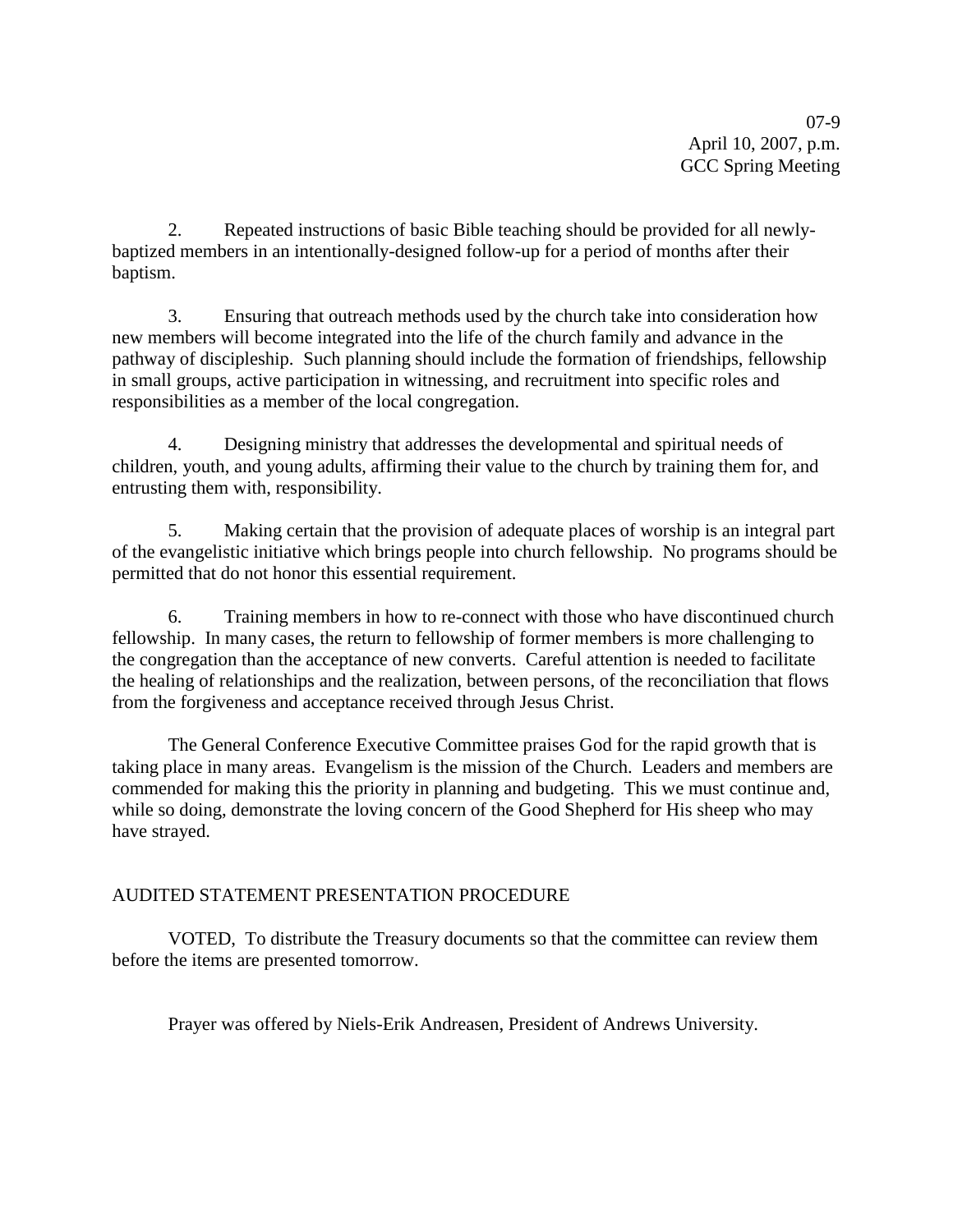07-10 April 10, 2007, p.m. GCC Spring Meeting

> Jan Paulsen and Pardon K Mwansa, Chair Roscoe J Howard III, Secretary Larry R Evans, Editorial Secretary Tamara K Boward, Recording Secretary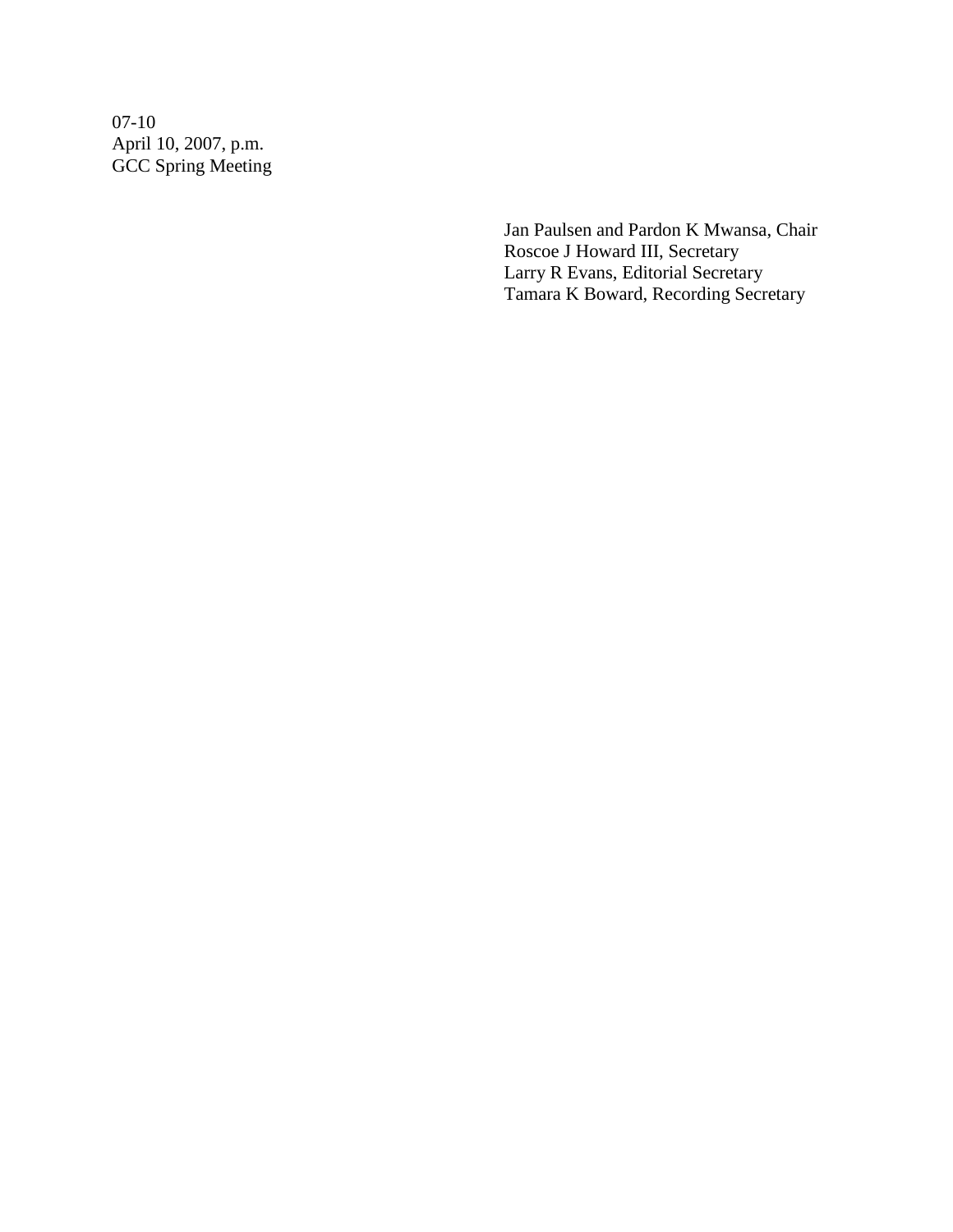#### SPRING MEETING OF THE

#### GENERAL CONFERENCE EXECUTIVE COMMITTEE

April 11, 2007, 8:00 a.m.

#### DEVOTIONAL

The devotional message entitled, "In the Presence of Hope," was presented by Pastor and Mrs Geoff Patterson of the Marietta, Georgia Seventh-day Adventist Church in the Georgia-Cumberland Conference.

Revelation 14:6,7 promises three things: That there is eternal good news that is ours through forgiveness of sins in Jesus; that there is a God who is the Creator of all things to whom we owe worship and praise; and that a judgment day is coming.

Some have feared the judgment day, but for those who are in Christ Jesus, the judgment day is the day of hope, the day of a promise fulfilled. Which promise? The one made by Jesus in John  $14:1-3$ : "If I go.  $\ldots$  I will come again."

The promise of heaven gives us hope as we face the trials of this life. Our hope in the knowledge of the resurrection even takes the sting out of death. After the tragic funeral of a third-grade class mate's mother last year, our son, Gable, said: "I think the right expression for today is the eyes are frowning, but the mouth is smiling. The eyes are smiling because it's just so sad. But the mouth is smiling, because we know we'll get to see her again in heaven." And that, in a nutshell, is why we do what we do—because there are so many whose eyes and mouth are frowning—because they don't know Jesus, because they don't have the "blessed hope."

The hope of heaven is not the hope of a place, but a person—Jesus. Ellen White says that "Heaven is a ceaseless approaching to God through Christ." And that we can have as much of His presence right here and now as we can bear. (DA 331-332). We know, from Romans 5:1-5, that we will never be disappointed when our hope is anchored in Jesus. As we wait "God pours out His love in our hearts through the Holy Spirit." His current presence changes the nature of our waiting from anxious and lonely to secure and loved. This is exactly the perspective we need to face any trial: the reassurance of God's current presence and the glorious hope of heaven.

Why does Jesus come back? He comes because He longs to be with us, in person, or as He says, " $\ldots$  that you also may be where I am." (John 14:3b, NIV). Then He will set things right, so "there will be no more death or mourning or crying or pain, for the old order of things has passed away" (Rev 21:4).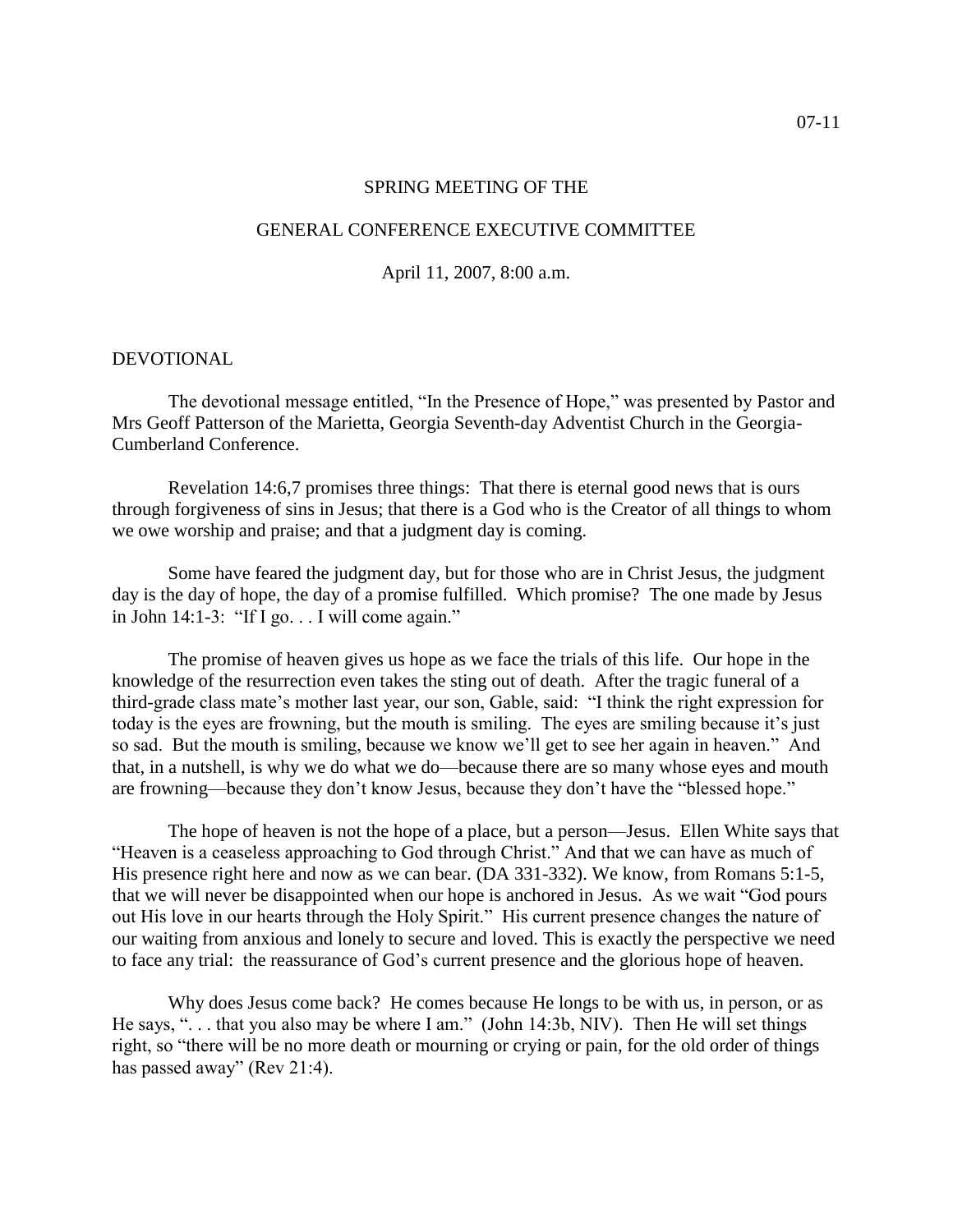07-12 April 11, 2007, a.m. GCC Spring Meeting

This is our vision. Without it we would perish. Let us use our holy imaginations to practice the reality of God's current presence and to envision His coming and dwelling with us. Let us make it so real and compelling—for ourselves, and our children and those to whom we minister to—that it will help us through any trial, no matter how grave.

We are the keepers of the ancient prophecy of the Second Coming, of the ancient story of the God who would not let us go, but kept making a way to dwell with us once again. This is the special message of hope that we as Adventists have the joy of experiencing and sharing. To you who have faithfully proclaimed this message, thank you. Your words have brought courage to literally millions around the world. The message that you proclaim will continue to bring hope. Let it bring hope to your heart as well.

Jan Paulsen, chair, called to order the second session of the 2007 Spring Meeting.

-------

Prayer was offered by Lester P Merklin, Director of the Institute of World Mission.

## KATTWINKEL, EDEMAR—ASSOCIATE DIRECTOR OF GENERAL CONFERENCE AUDITING SERVICE— ELECTION DECLINED

VOTED, To record that Edemar Kattwinkel has declined his election as Associate Director of General Conference Auditing Service for the South American Division.

#### TREASURER'S REPORT

I never cease to marvel that God, with all the angels at His command, has chosen us, sinful human beings, TO TELL THE WORLD of His love for us and of the plan of redemption. Even though He owns "the cattle on a thousand hills" and everything is His, He still allows us the blessings that flow from the returning of our tithes and of giving freewill offerings to Him. The blessing of the Sabbath, which reminds us that He is the Creator, and the blessing of tithing, which reminds us that everything we have comes from Him, are too little appreciated. In a presentation this past week, G Edward Reid, North American Division Stewardship Director, reminded us that the children of Israel journeyed to Jerusalem three times a year to worship and to bring their tithes and offerings before the Lord. It was a joyous time of singing and rejoicing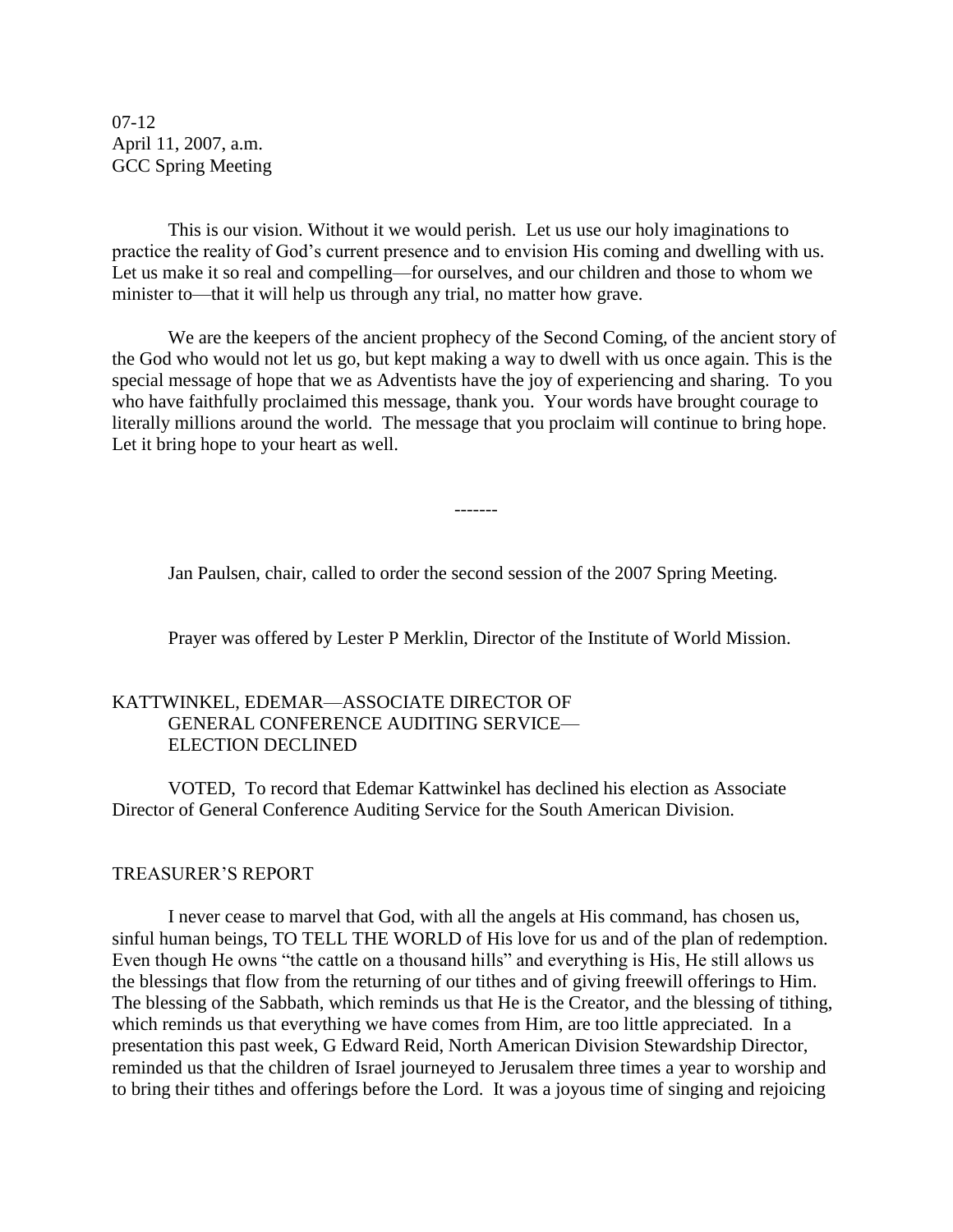07-13 April 11, 2007, a.m. GCC Spring Meeting

as they traveled to Jerusalem. Even though they were surrounded on all sides by enemies who were just waiting for an opportunity to plunder their cities and take them captive, three times a year all the male Israelites would leave their cities and villages unprotected and journey to Jerusalem to worship and to bring their tithes and offerings to the Lord. The servant of the Lord wrote: "While the Israelites went up to worship, divine power would place a restraint upon their enemies." God's promise was, "I will cast out the nations before thee, and enlarge thy borders: neither shall any man desire thy land, when thou shalt go up to appear before the Lord thy God thrice in the year." Exodus 34:24" (PP 537.2) God is no less interested in His children today than He was in the days of Israel.

It is a privilege to bring a report of the tithes and offerings, which God's children have brought with rejoicing to the House of the Lord.

#### Mission Offerings

With only 52 Sabbaths in 2006 as compared to 53 in 2005, worldwide tithe was up 10 percent in 2006. It increased from US\$1,457,140,002 in 2005 to US\$1,602,733,957 in 2006. We praise the Lord for the faithfulness of His children. The tithe accruing to the General Conference for the World Budget totaled US\$83.7 million in 2005 as compared to US\$79.2 million in 2004 which was a 5.7 percent increase. (The actual amount received by the General Conference in 2005 varies slightly from this figure because of the timing of the release of some blocked currencies). Approximately 46 percent of the worldwide tithe is received in currencies other than the US dollar. A small portion of the overall 10 percent tithe increase is attributable to the weakening of the US dollar.

Mission offerings have declined as a percentage of tithe for many years. This has been especially apparent in the case of the North American Division, but has also been true of most

other divisions. Local offerings have increased from 23 percent of tithe in 1950 to 36 percent in 2005. Mission offerings over the same period declined from 36 percent of tithe to less than 4 percent. The graph below shows total offerings, local offerings, and mission offerings as a percentage of tithe.

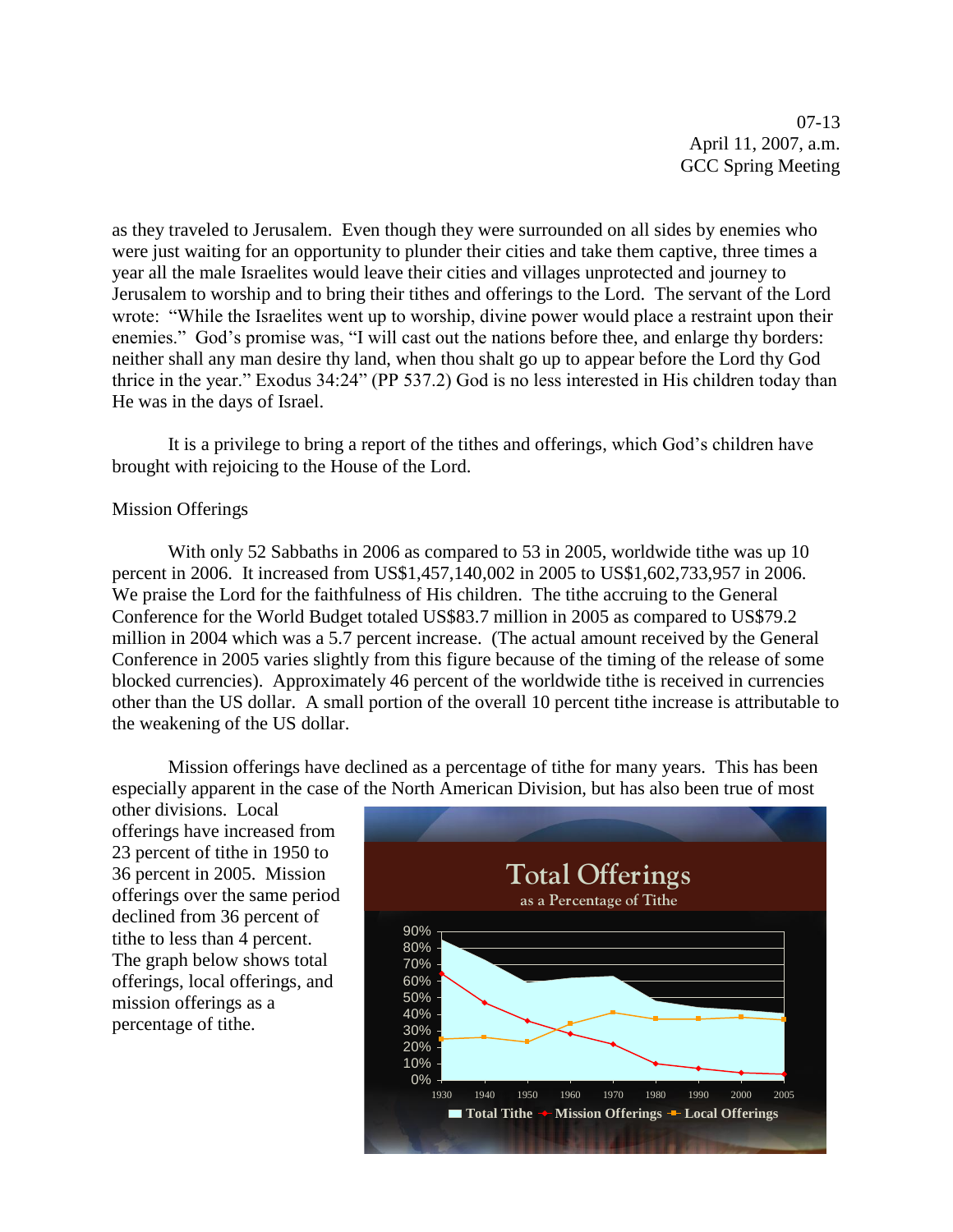07-14 April 11, 2007, a.m. GCC Spring Meeting

We praise the Lord that this trend appears to be changing. Total mission offerings from divisions other than the North American Division declined in US\$ terms every year from 1997 through 2002, but have increased each of the last four years. It is hard to compare the numbers precisely because of varying exchange rates but a shift in the trend is still clear. In 1997, the mission offerings from outside North America totaled US\$29.1 million and over the next five years declined 20 percent to US\$24.1 million. In the four years between 2002 and 2006, mission offerings have increased 33 percent from US\$24.1 million to US\$32.3 million. During the same period, tithe in those divisions increased 70 percent. Even though the increase has not entirely kept up with the increase in tithe, it is heading in the right direction.

In the North American Division, mission offerings have remained basically flat for the past 25 years. The last two years have shown increases in mission offerings in North America that are very encouraging. The increase in 2005 was over 4 percent and in 2006, it was over 6 percent. Last year and this year, the percentage increase in mission offerings in the North American Division have exceeded the percentage increase in tithe which is extremely encouraging.

If the percentage in mission offerings had kept pace with tithe since 1950, it would now be over US\$525 million per year. We would not be facing challenges in providing non-tithe funds for the needs of the Church and would be able to expand the work in a marked way within the 10/40 Window territories.

If mission offerings had kept pace with tithe since 1970, a time that most of us can remember and many of us had already entered denominational service, the total in 2006 would be over US\$320 million.

Even if mission offerings had kept pace with tithe since 1980, a point at which many here today were already carrying major leadership responsibilities in God's work, the total would be over US\$151 million per year as compared to the US\$56 million we had in 2006.

We want to thank all those in the divisions, unions, conference/missions and local churches who have given special emphasis to the mission offerings. We want to thank those in the office of Adventist Mission for the work they are doing to help our members understand that there is still a great work to be done in reaching the whole world.

#### Operating Expense Cap and 2006 Audited Financial Statement

Steven G Rose, Undertreasurer of the General Conference, will be reviewing the 2006 audited financial statement which shows that the finances of the General Conference are strong. The increase for 2006 was sufficient to provide working capital in excess of requirement of slightly over US\$10 million. This allows us to propose a Supplemental Budget of US\$10 million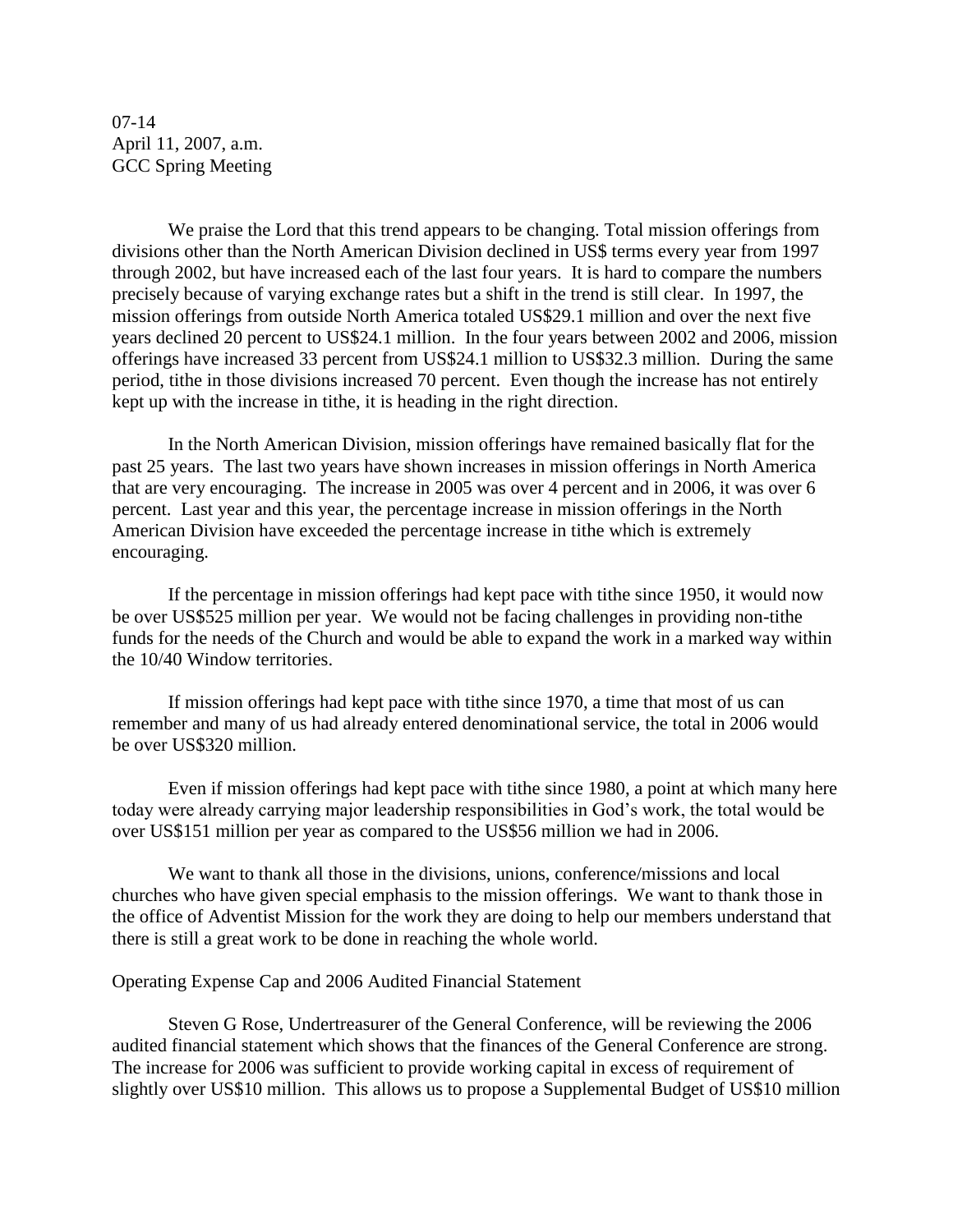07-15 April 11, 2007, a.m. GCC Spring Meeting

today to be used for special projects and needs of the Church. God has blessed in a marvelous way.

In the early 1990s, the Church wisely placed a cap on the amount of funds that could be spent at the world headquarters in guiding the worldwide work of the Church. A new spending cap and tithe sharing formula was implemented in 2000 and we have been able to meet the objectives of the new lower cap in each year of the five years of the phase-in period and, in spite of some major increases in the cost of living in the Washington, DC area in the last couple of years, we have continued to operate within the 2 percent of tithe set as a spending cap. In 2006, the operating costs of the General Conference headquarters were 1.94 percent of tithe or a little more than US\$1 million under the spending cap.

The Combined Statement of Activities for 2006 shows total expenses (operating expenses) of US\$171 million. The expenses fall into the following categories: appropriations to divisions and institutions (44 percent), funding for interdivision missionaries (12 percent), General Conference Administered funds for various programs and services (21 percent), General Conference Headquarters operations (21 percent) and special appropriations and other items (2 percent). The total expenses for 2005 were US\$166 million.

#### Program Assessment Function

The General Conference provides funding for many initiatives and programs designed to serve the world Church. In some cases the General Conference provides a subsidy covering part of the cost and in others, it covers the entire cost. There are services such as Adventist Risk Management which charge for their services. In such cases, there is an external validation of the value of the service. If the service is deemed to be of value, the various church entities purchase the service and if not, the market place provides an indication of how much they value the service. But when we provide services and programs at a subsidized rate or without charge, we need to develop objective measures to evaluate their value to the Church and to make sure they are provided in a way that will maximize their value to the Church. We have an excellent auditing service that evaluates the accuracy of financial reporting, but have not had a structured process of evaluating the effectiveness of programs or services provided from the General Conference office. Administration and the Financial Planning and Budgeting Committee have been giving study to recommending the provision of funding to set up just such a function for the General Conference. It is intended to provide both administration and those providing the services with objective information with which to evaluate the services and make adjustments where needed. We feel it will be a valuable asset in maximizing the value of programs and services provided from the General Conference.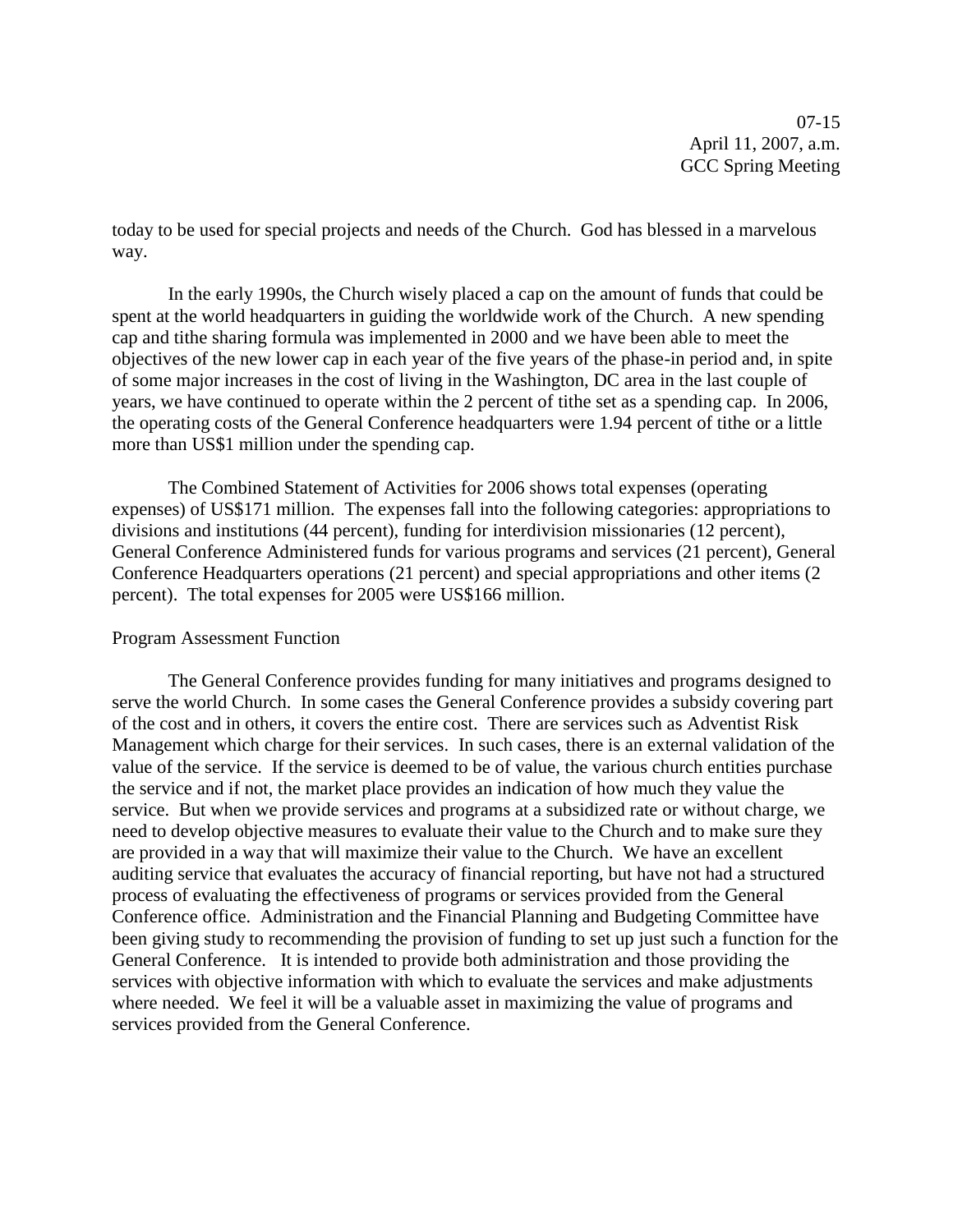07-16 April 11, 2007, a.m. GCC Spring Meeting

#### Emphasis Needed in 10/40 Window

In many areas of the world where we have a strong presence, the work is growing rapidly. Through the combined efforts of the pastors and laity, on average, over 3,000 are baptized each day. Where we have strong membership, they can assist new members and nurture and strengthen them in the faith. They can help provide the resources needed for church buildings and facilities for training leaders and workers for God's work. But in the parts of the world where we are "thin on the ground," as Elder Paulsen refers to it, we need to provide more assistance. At one time, nearly 40 percent of all the tithes and offerings of the Church flowed through the General Conference's World Budget. Those funds were sufficient to provide major help both in the areas where we had a well-established work and in new areas that needed to be entered. This was a time of unprecedented expansion into new unentered areas. As the Church grows stronger financially, local areas are administering a larger and larger portion of the funds provided from the tithes and offerings. With less than 7 percent of the total tithes and offerings now flowing through the World Budget of the General Conference, we need to give special attention to directing a larger and larger portion of that budget towards entering the parts of the world where we have very few members, especially the 10/40 Window territories.

I am confident that as we lay before God's people this challenge, they will respond. These are not easy areas in which to present the Gospel. They are areas with very few Christians. Areas with world religions that come with a very different world view than do the historically Christian countries. Traditional "frontline" interdivision missionaries are not necessarily the most effective way of entering these areas. Individuals from cultures more similar to theirs can often be more effective. Non-traditional



evangelistic methods must be employed.

There are some who would suggest that most of our interdivision missionaries (IDEs) should be working as church planters in villages and cities as "frontline workers". There has been and will continue to be a place for such interdivision missionaries, but one of the areas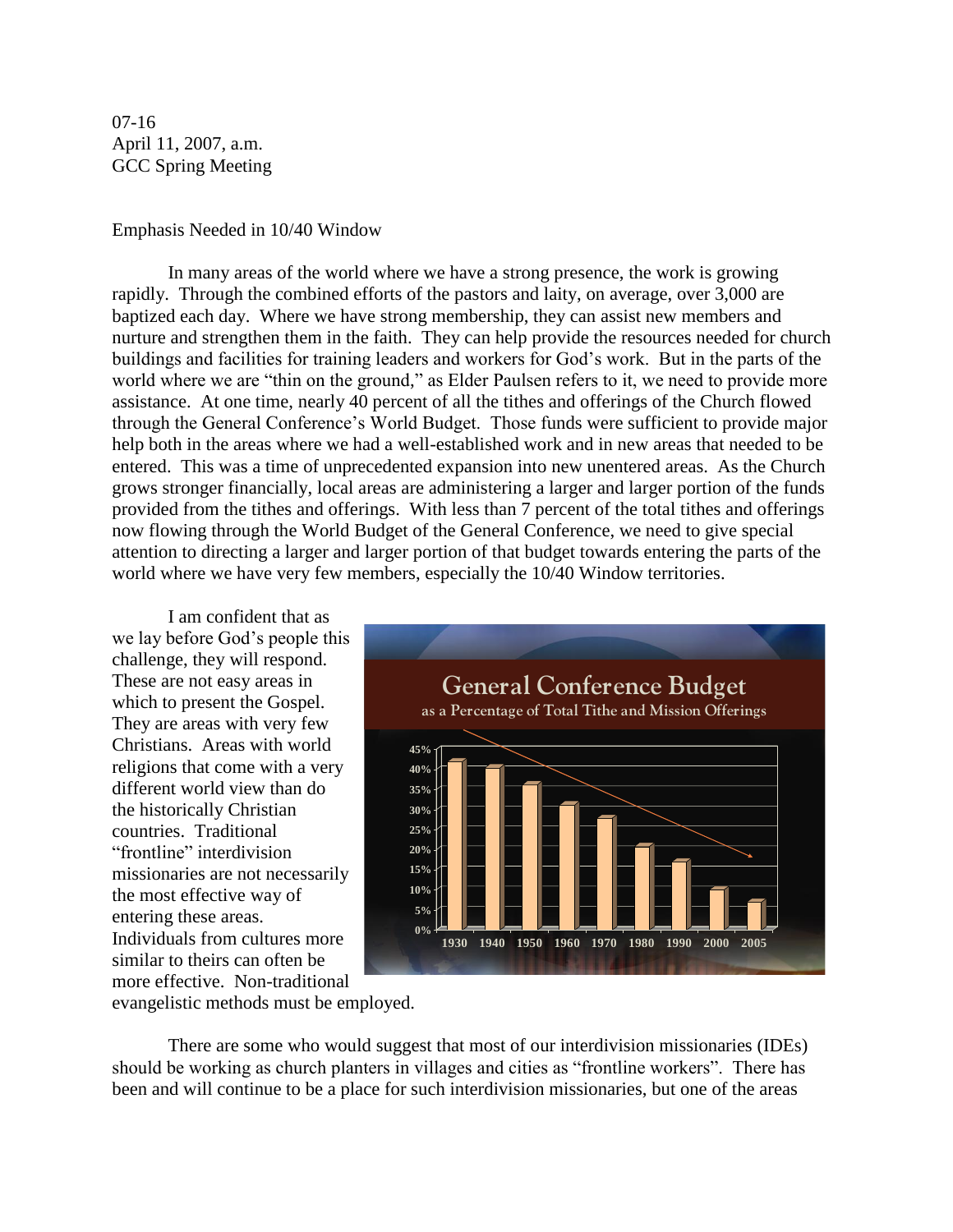07-17 April 11, 2007, a.m. GCC Spring Meeting

where our interdivision missionaries can be most effective is in training others to work in these areas. Their efforts can be multiplied many fold by training individuals who can be both more effective in reaching the people in these areas and also do it in a more cost effective way. It is far better to teach a person to fish than to give him or her a fish. Even in areas where we have a strong established work, we will still want to continue to provide some interdivision missionary budgets for individuals in training institutions. When we send individuals "from everywhere to everywhere" to train workers and members, we strengthen our unity of purpose and message. By this practice, we have achieved a level of unity in beliefs and practices that would not have been possible if everyone were trained by individuals from their own local region. We are truly a global Church. It is not only the strong helping the financially weak, but all of us helping each other to understand God's will and His last day message for a dying world.

There is a need to move more of our interdivision missionary budgets and other resources into the 10/40 Window territory and into "frontline" work. But let us not be mistaken, training workers in our institutions is also "frontline" work.

#### Growing Number of Missionaries

In some people's thinking, the only missionaries we have are those who are classified as interdivision missionaries or IDEs as we commonly refer to them. Some look at the number of IDEs and say our mission program has declined over the years. The Church's mission program has never been stronger than it is today. We have thousands and thousands of missionaries serving in all parts of the world. We have thousands of missionaries who are serving within their own divisions but outside their home country or territory; we have thousands of Global Mission Pioneers going into difficult areas and planting churches; we have thousands of volunteers also doing mission work. Rather than just looking at funding for interdivision missionary budgets (IDE budgets), we must also look at ways to support and encourage all our missionaries.

There are many challenges in reaching "all nations" but the battle is not ours, it is the Lord's. May He guide each of us as we work together to finish His work in all parts of the world.

We must remember that none of us are going home until we all can go and that means finishing the work "in all the world." "And this gospel of the kingdom shall be preached in all the world for a witness unto all nations; and then shall the end come." Matt 24:14 "He which testifieth these things saith Surely, I come quickly. Amen. Even so come, Lord Jesus." Rev 22:20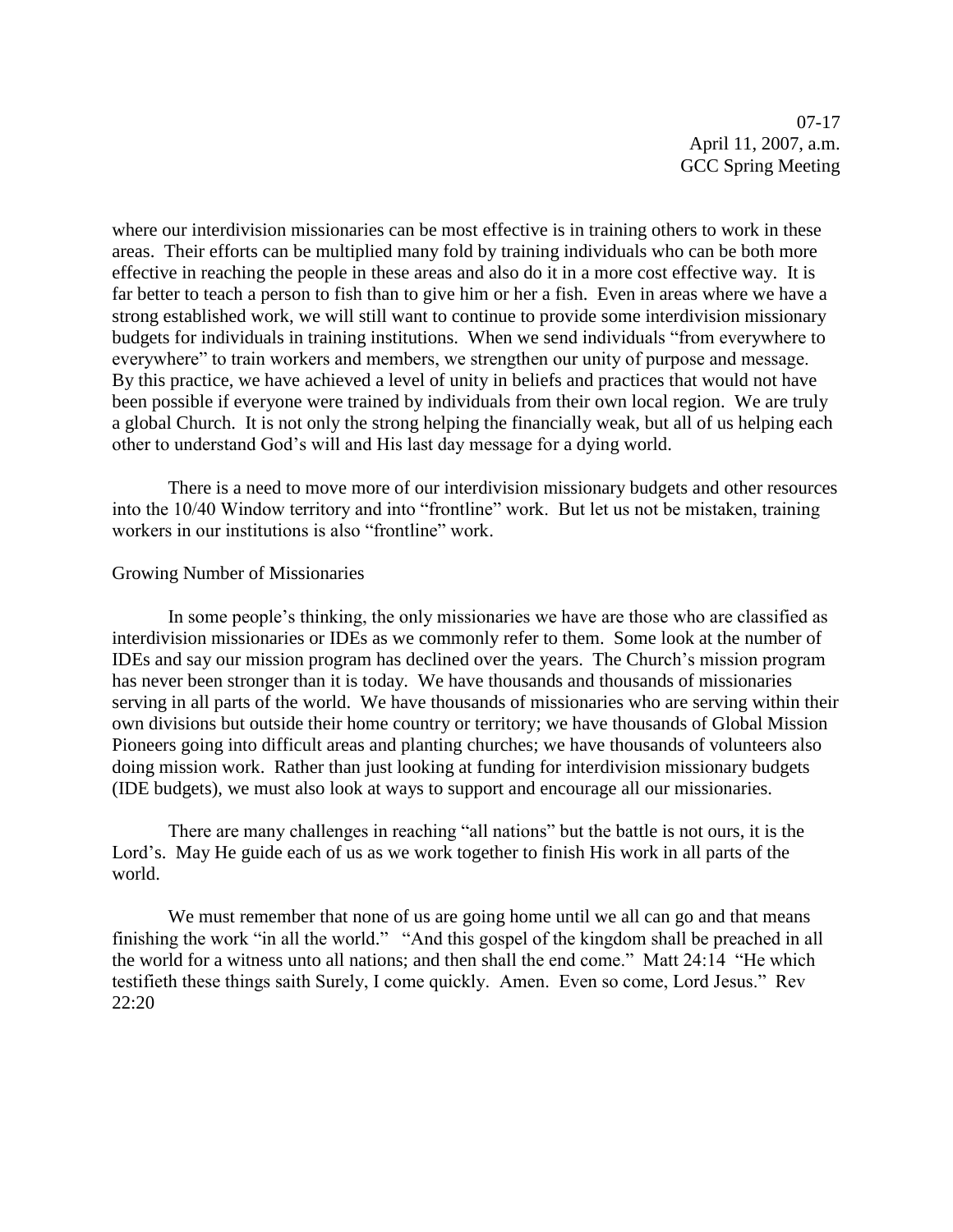07-18 April 11, 2007, a.m. GCC Spring Meeting

103-99Ga/FinPl&Bud00SM/00SM/103-00Ga/FinPl&Bud01SM/01SM/103-01Ga/ FinPl&Bud02SM/02SM/103-02G/FinPl&Bud03SM/03SM/103-03G/FinPl&Bud04SM/ 04SM/103-04G/FinPl&Bud05SM/05SM/103-05G/FinPl&Bud06SM/06SM/103-06G/ FinPl&Bud07SM/07SM to SGR

## 103-07G OPERATING EXPENSE CAP 2006 - REPORT

In fulfillment of the requirement for the General Conference to live within an operating expense cap of 2.0 percent of gross world tithe (see GCC 91-443, GCC 98-21, and GCC 00-23), it was

VOTED, To record the report for the Operating Expense Cap 2006, as follows:

# Operating Expense Cap 2006

# Operating Expense Cap Summary

| YEAR   | <b>GROSS</b><br>NAD.<br>TITHE | <b>WORLD</b><br>TITHE % | <b>TOTAL</b> | CAP        | <b>ACTUAL</b><br><b>OPERATING</b><br><b>EXPENSE</b> | <b>EXPENSE</b><br><b>UNDER</b><br>THE CAP | <b>EXPENSE</b><br>AS %<br>OF CAP |
|--------|-------------------------------|-------------------------|--------------|------------|-----------------------------------------------------|-------------------------------------------|----------------------------------|
| 4.85%* |                               |                         |              |            |                                                     |                                           |                                  |
| 1992   | 446,977,202                   | 2,616,378               | 449,593,580  | 21,805,289 | 19,152,695                                          | 2,652,594                                 | 87.84%                           |
| 1993   | 454,792,764                   | 2,685,069               | 457,477,833  | 22,187,675 | 21,083,033                                          | 1,104,642                                 | 95.02%                           |
| 1994   | 480 730 812                   | 2,902,438               | 483,633,250  | 23,456,213 | 21,918,901                                          | 1,527,312                                 | 93.45%                           |
| 1995   | 491,795,455                   | 3,226,237               | 495,021,692  | 24,008,552 | 22,098,370                                          | 1,910,182                                 | 92.04%                           |
| 1996   | 507,406,829                   | 2,912,685               | 510,319,514  | 24,750,496 | 23,073,972                                          | 1,676,524                                 | 93.23%                           |
| 4.25%* |                               |                         |              |            |                                                     |                                           |                                  |
| 1997   | 534, 169, 178                 | 4,233,457               | 538,402,635  | 22,882,112 | 21,422,458                                          | 1,459,654                                 | 93.62%                           |
| 1998   | 569,714,074                   | 9,073,464               | 578,787 538  | 24,598,470 | 21,618,414                                          | 2,980,056                                 | 87.89%                           |
| 1999   | 610,215,571                   | 4,209,332               | 614,424,903  | 26,113,058 | 20,999,068                                          | 5,111,990                                 | 80.42%                           |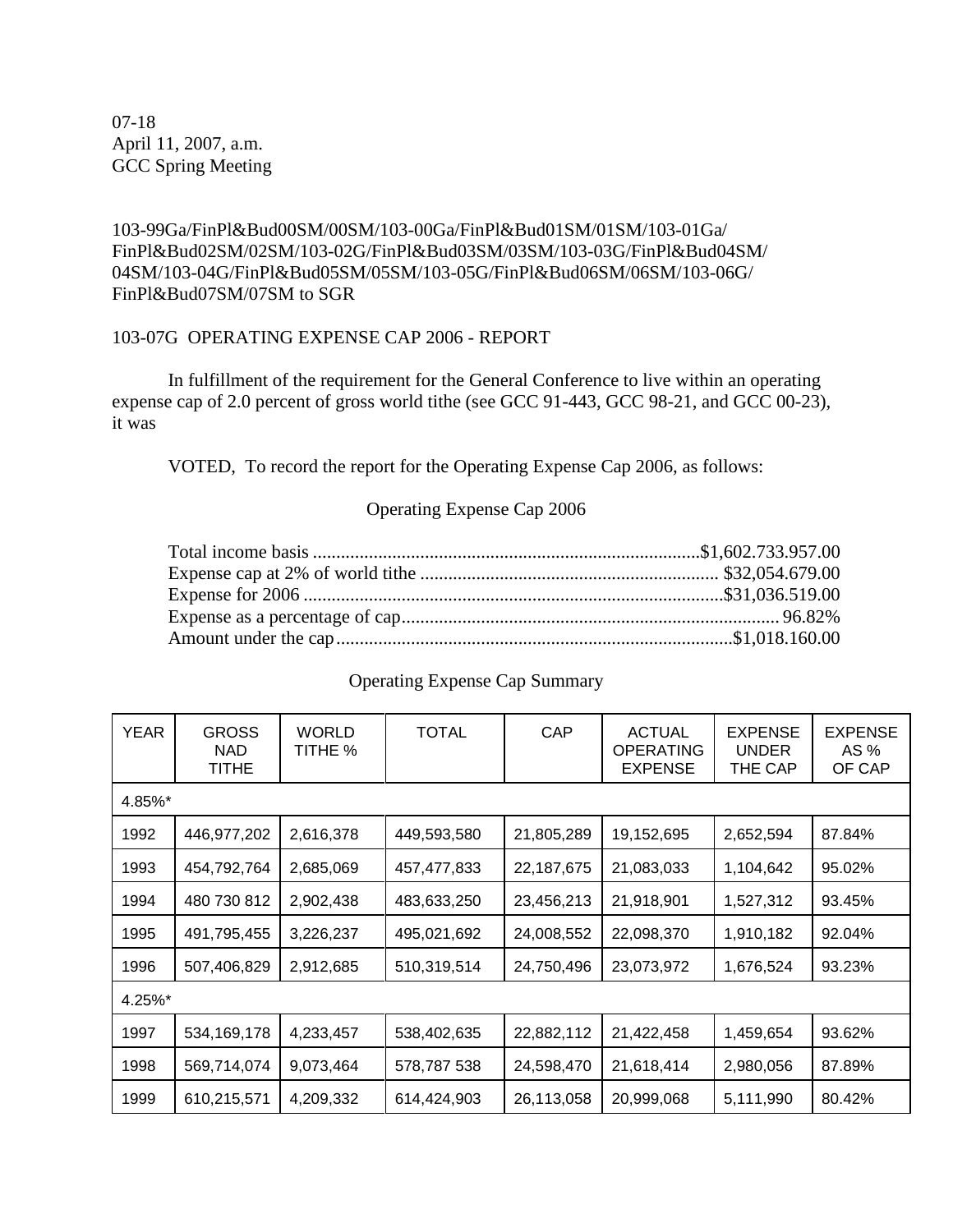# 07-19 April 11, 2007, a.m. GCC Spring Meeting

| 2000    | 656,938,361                         | 4,235,930                        | 661,174,291                           | 28,099,907 | 22,877,949                                          | 5,221,958                                 | 81.42%                           |
|---------|-------------------------------------|----------------------------------|---------------------------------------|------------|-----------------------------------------------------|-------------------------------------------|----------------------------------|
|         |                                     |                                  |                                       |            |                                                     |                                           |                                  |
| YEAR    | <b>GROSS</b><br><b>NAD</b><br>TITHE | <b>GROSS</b><br>NON-NAD<br>TITHE | <b>GROSS</b><br><b>WORLD</b><br>TITHE | <b>CAP</b> | <b>ACTUAL</b><br><b>OPERATING</b><br><b>EXPENSE</b> | <b>EXPENSE</b><br><b>UNDER</b><br>THE CAP | <b>EXPENSE</b><br>AS %<br>OF CAP |
| 2.00%** |                                     |                                  |                                       |            |                                                     |                                           |                                  |
| 2001    | 685,051,305                         | 429,500,692                      | 1,114,551,997                         | 27,913,439 | 23,862,558                                          | 4,044,881                                 | 85.51%                           |
| 2002    | 707,805,149                         | 434,912,910                      | 1,142,718,059                         | 27,342,516 | 24,879,758                                          | 2,462,758                                 | 90.99%                           |
| 2003    | 727,180,606                         | 475,704,684                      | 1,202,885,290                         | 26,922,403 | 26,172,840                                          | 749,563                                   | 97.22%                           |
| 2004    | 762,318,491                         | 555,412,923                      | 1,317,731,414                         | 27,646,624 | 26,886,383                                          | 760,241                                   | 97.25%                           |
| 2005    | 834,926,654                         | 622,213,348                      | 1,457,140,002                         | 29,142,800 | 28,740,301                                          | 402,499                                   | 98.62%                           |
| 2006    | 861,581.965                         | 741,151.992                      | 1,602.733.957                         | 32,054.679 | 31,036.519                                          | 1,018.160                                 | 96.82%                           |

\*The following six cost centers were removed from the cap, reducing it from 4.85% to 4.25% (see GCC 98-21):

11050 Adventist World Radio 41215 Geoscience Research Center 41920 Ellen G White Estate 41935 Ellen G White Estate Research Centers 61175 Auditing Service 61794 TRIPS

\*\*Because of NAD's tithe percentage being phased down from 10.72% to 8.0% over 5 years, and the non-NAD divisions' tithe percentage being increased from 1% to 2% over 5 years, the CAP is also being phased in over the same 5-year period and is calculated as 2% of Gross World Tithe, as follows (see GCC 00-23):

- 2001 1/5 of distance between old and new calculation
- 2002 2/5 of distance between old and new calculation
- 2003 3/5 of distance between old and new calculation
- 2004 4/5 of distance between old and new calculation
- 2005 Full implementation of new calculation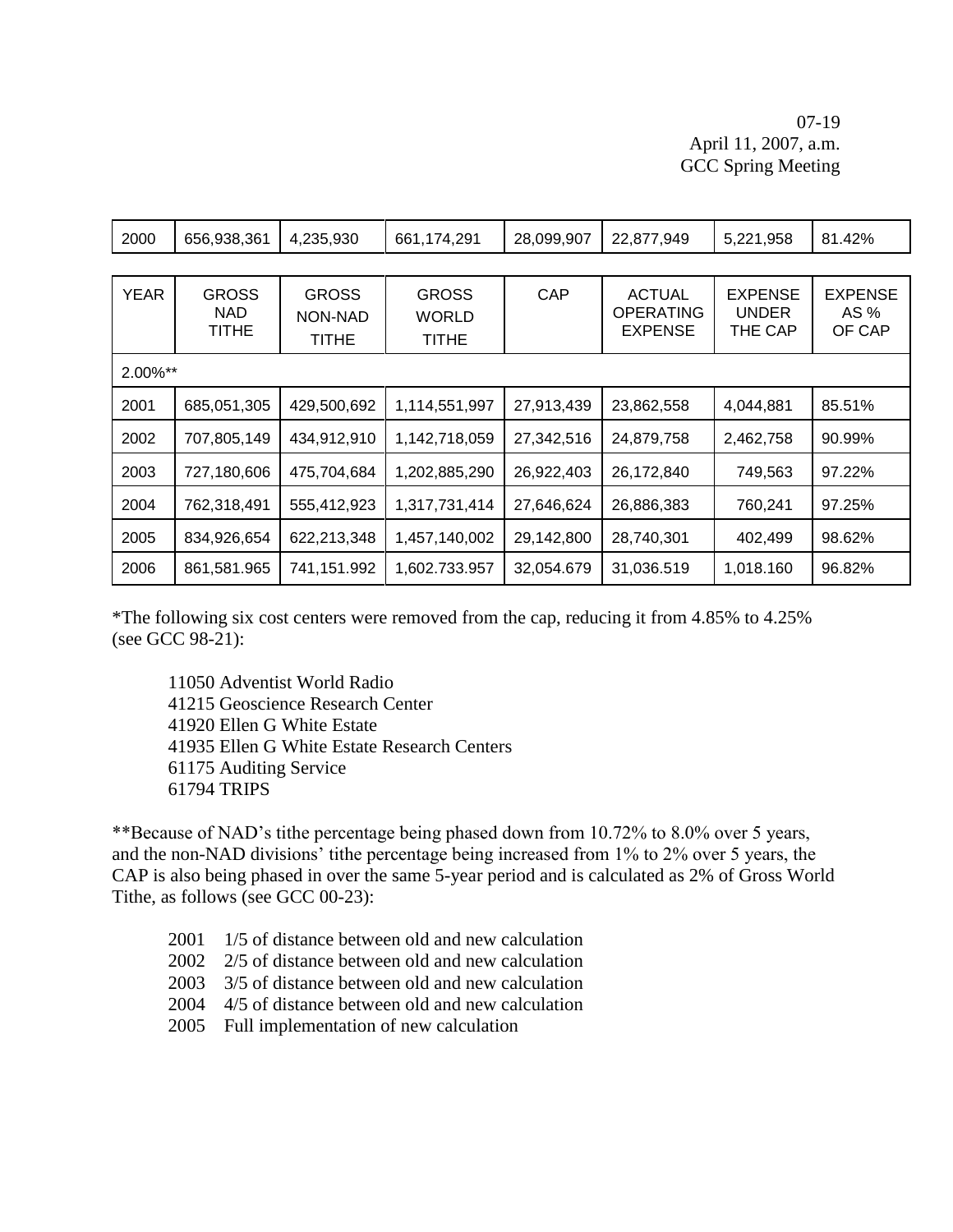07-20 April 11, 2007, a.m. GCC Spring Meeting

# COMBINED FINANCIAL STATEMENTS AND AUDITORS' REPORT

Steven G Rose, Undertreasurer of the General Conference, presented a PowerPoint presentation covering areas of particular interest in the Combined Financial Statements of the General Conference for the year ending December 31, 2006.

(Copies of the Combined Financial Statements and the auditors report are filed with the official copy of the minutes.)

#### TRE/FinAudRev/07SM to REL

#### AUDIT MANAGEMENT LETTER, POLICY COMPLIANCE REPORT AND RESPONSE

James E Nyquist, of Maner, Costerisan & Ellis, P.C., read the Audit Management Letter and Policy Compliance Report. Robert E Lemon read the General Conference Management Letter of Response.

VOTED, To accept the 2006 Audit Management Letter, Policy Compliance Report, and General Conference Management Letter of Response as recommended by the General Conference Financial Audit Review Committee.

(The Financial Statements and letters are filed with the official copy of the minutes.)

#### TRE/FinAudRev/07SM to REL

#### AUDITED FINANCIAL STATEMENT 2006

James E Nyquist, of Maner, Costerisan & Ellis, P.C., read the auditors' opinion for the combined financial statements and for the unitized funds.

VOTED, To accept the 2006 Combined Financial Statements of the General Conference of Seventh-day Adventists for the period ending December 31, 2006, as recommended by the General Conference Financial Audit Review Committee, (which include the Operating Funds, The Plant Fund, and Other Funds) and the auditor's opinions for the following unitized funds:

Money Fund Bond Fund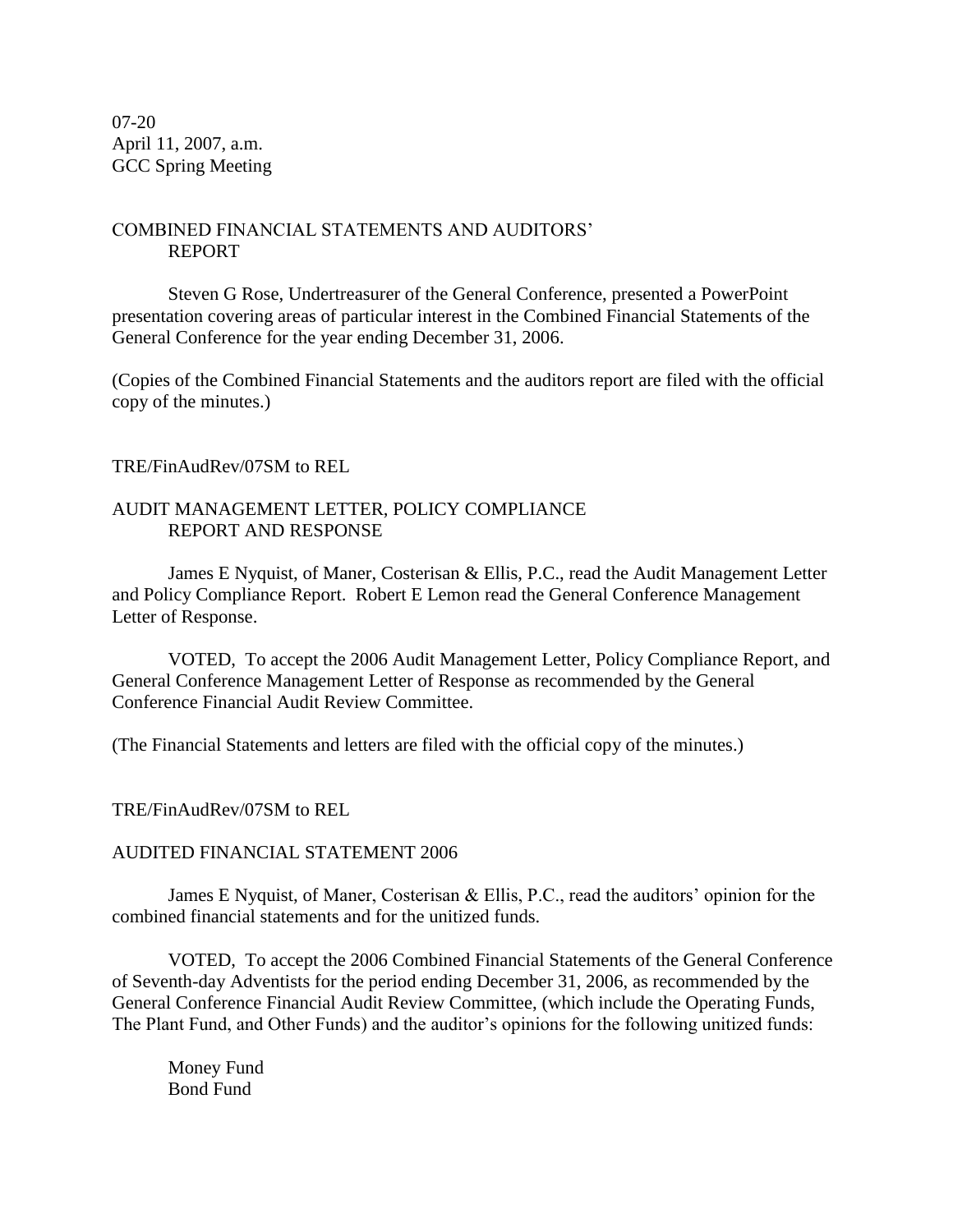07-21 April 11, 2007, a.m. GCC Spring Meeting

Income Fund Large Cap U.S. Equity Fund Small Cap U.S. Equity Fund International Fund Emerging Markets Fund Micro Cap & Private Equity Fund Euro Bond Fund

(A copy of the Annual Financial Statements is filed with the official copy of the minutes.)

#### TRE/FinAudRev/07SM to REL

#### GENERAL CONFERENCE FINANCIAL AUDIT REVIEW COMMITTEE REPORT

Max A Trevino, Chairman of the General Conference Financial Audit Review Committee, expressed his appreciation for the work that was done by the Treasury Department.

Gina S Brown, Secretary of the General Conference Financial Audit Review Committee, presented the General Conference Financial Audit Review Committee Report, a copy of which is filed with the official minutes. It was

VOTED, 1. To receive the report of the General Conference Financial Audit Review Committee.

2. To select the firm of Maner, Costerisan & Ellis, P.C. to conduct the audit for the General Conference Financial Statements for the remainder of the quinquennium.

#### TRE/07SM to REL

#### TREASURER'S REPORT

VOTED, To receive the Treasurer's Report as presented by Robert E Lemon.

(Copies of the Audited Financial Statement and Combined Financial Statements are filed with the official copy of the minutes.)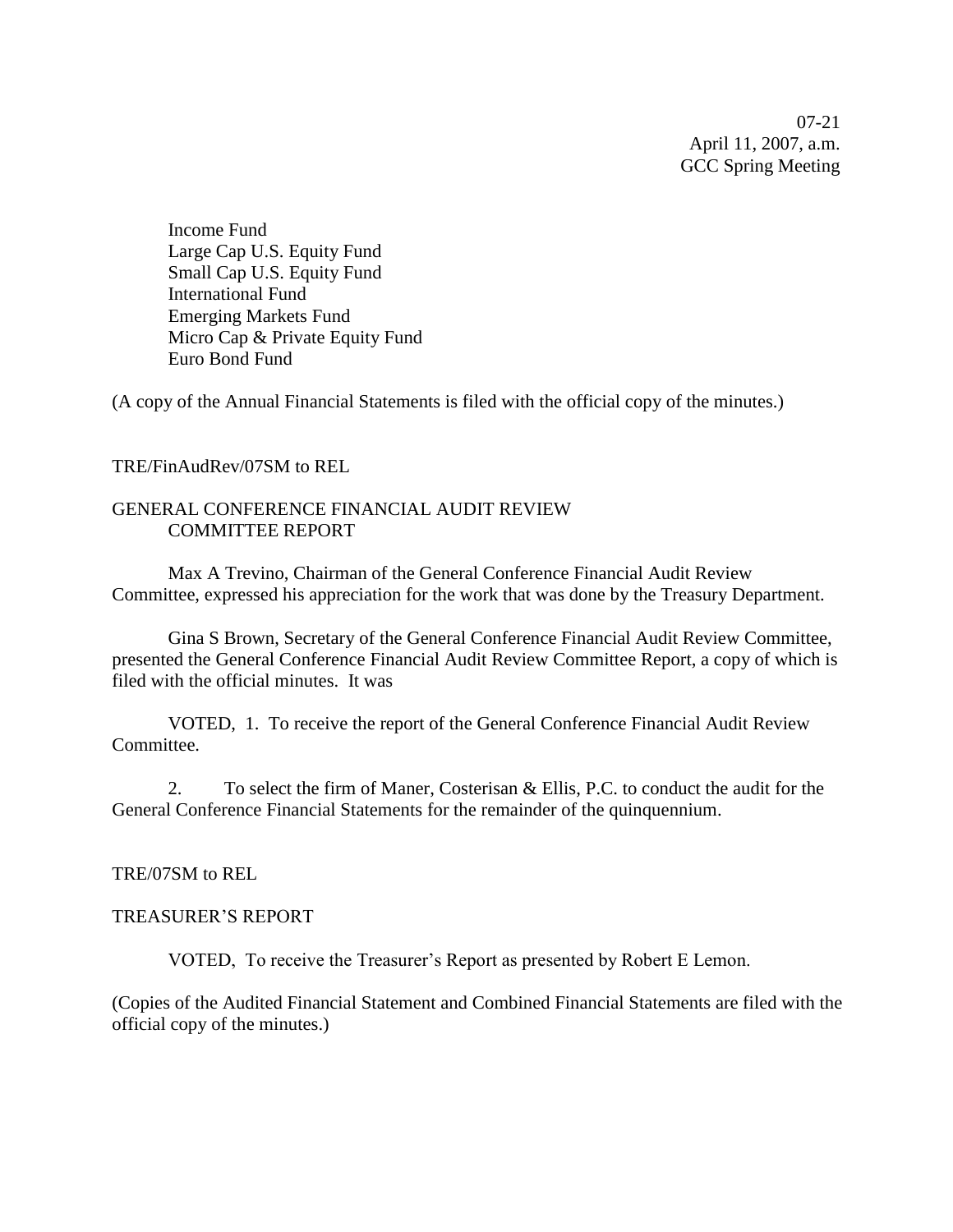07-22 April 11, 2007, a.m. GCC Spring Meeting

# GENERAL CONFERENCE CORPORATION MEMBERS MEETING

At 10:45 a.m. the General Conference Corporation members meeting was convened, after which the business session of the General Conference Executive Committee was reconvened.

# FinPl&Bud07SM/07SM to SGR(DIV)

# SUPPLEMENTAL BUDGET, 2006

# VOTED, To approve the 2006 Supplemental Budget, as follows:

| Griggs University - Elementary School Curriculum Revision            | 500,000   |
|----------------------------------------------------------------------|-----------|
| Adventist World - Hard Currency Allocation                           | 1,000,000 |
| Adventist World Radio - 10/40 Window Programming                     | 100,000   |
| General Conference Retirement Allowance - Full Accrual               | 150,000   |
| South American Division - Payroll Software                           | 170,000   |
| 10/40 Window                                                         | 2,000,000 |
| Adventist University of Africa Property (50.61 acres land only)      | 609,206   |
| <b>Adventist Mission Offering Promotion</b>                          | 200,000   |
| <b>Adventist Television Network (Hope Channel) - Working Capital</b> | 1,000,000 |
| Trans-European Division - Middle East Union Retirement Fund          | 850,000   |
| General Conference Auditing Service - International Working Capital  | 250,000   |
| Divisions -                                                          |           |
| <b>East-Central Africa Division</b>                                  | 212,000   |
| Eastern Europe Financial Affairs Committee (EEFAC)<br>212,000        |           |
| EEFAC - Office/Housing - Temporary Location<br>214,794               |           |
| Subtotal - Eastern Europe Financial Affairs Committee                | 426,794   |
| Euro-Africa Division                                                 | 212,000   |
| <b>Inter-American Division</b>                                       | 212,000   |
| <b>North American Division</b>                                       | 212,000   |
| Northern Asia-Pacific Division                                       | 212,000   |
| <b>South American Division</b>                                       | 212,000   |
| Southern Africa-Indian Ocean Division                                | 212,000   |
| <b>South Pacific Division</b>                                        | 212,000   |
| Southern Asia-Pacific Division                                       | 212,000   |
| Southern Asia Division                                               | 212,000   |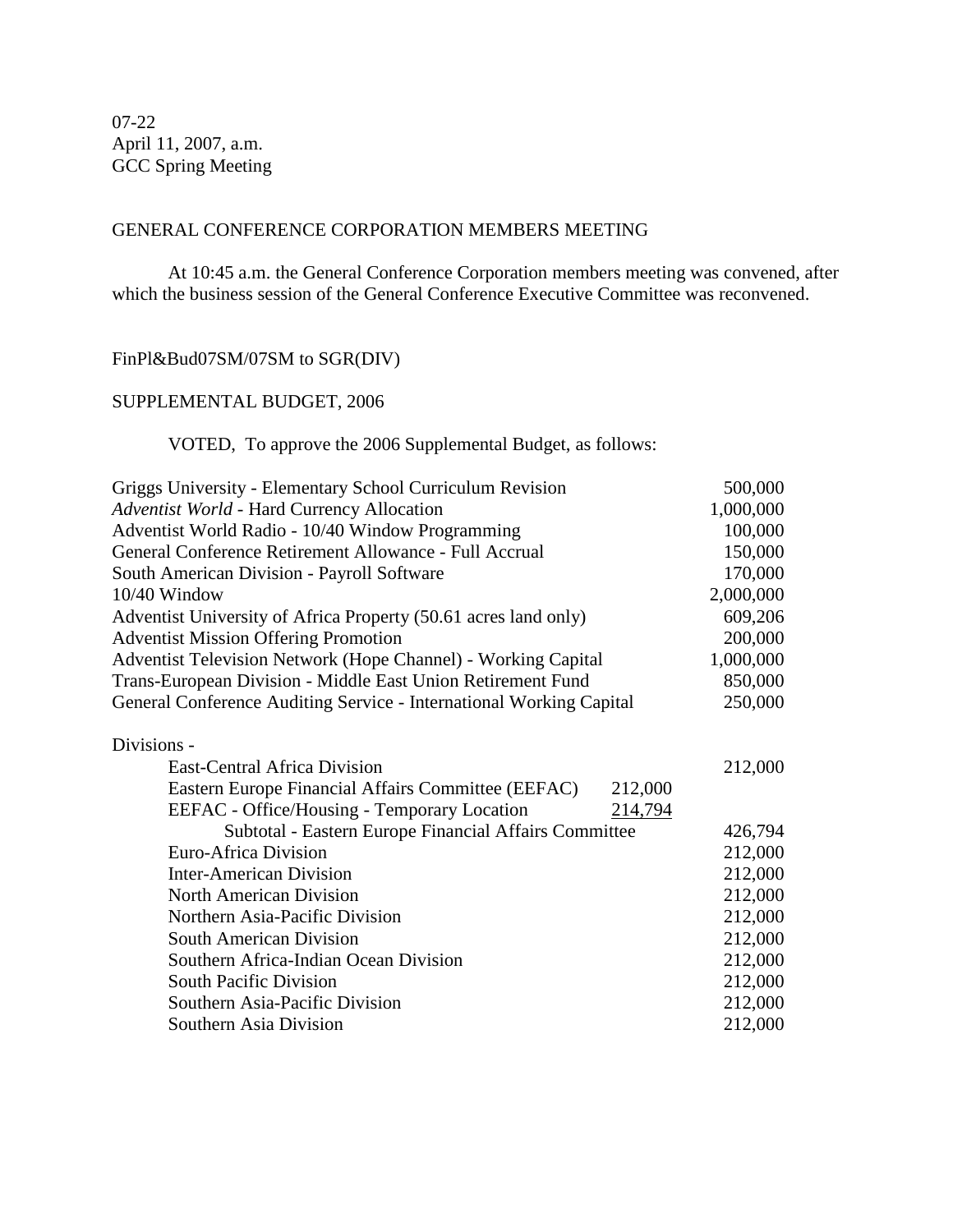07-23 April 11, 2007, a.m. GCC Spring Meeting

| <b>Trans-European Division</b>      | 212,000 |
|-------------------------------------|---------|
| <b>West-Central Africa Division</b> | 412,000 |

Total 10,000,000

# TRE/07SM to SGR

# GENERAL CONFERENCE HOSPITAL PROFESSIONAL LIABILITY (HPL) AND AIRCRAFT LIABILITY INSURANCE COMMITTEE REPORT

A report was given on the status of the General Conference Hospital Professional Liability (HPL) and Aircraft Liability Insurance Committee.

VOTED, To receive the report of the General Conference Hospital Professional Liability (HPL) and Aircraft Liability Insurance Committee.

(A copy of the information covered in the report is filed with the official copy of the minutes.)

## SEC/07SM to LRE

# GENERAL CONFERENCE HOSPITAL PROFESSIONAL LIABILITY (HPL) AND AIRCRAFT LIABILITY INSURANCE COMMITTEE (GCC-S)—MEMBERSHIP ADJUSTMENT

VOTED, To adjust the membership of the General Conference Hospital Professional (HPL) and Aircraft Liability Insurance Committee (HPL&AirLiabInsC) (GCC-S), as follows:

> Add Ng, G T *Undertreasurer*

Delete Clayville, Douglas Rose, Steven G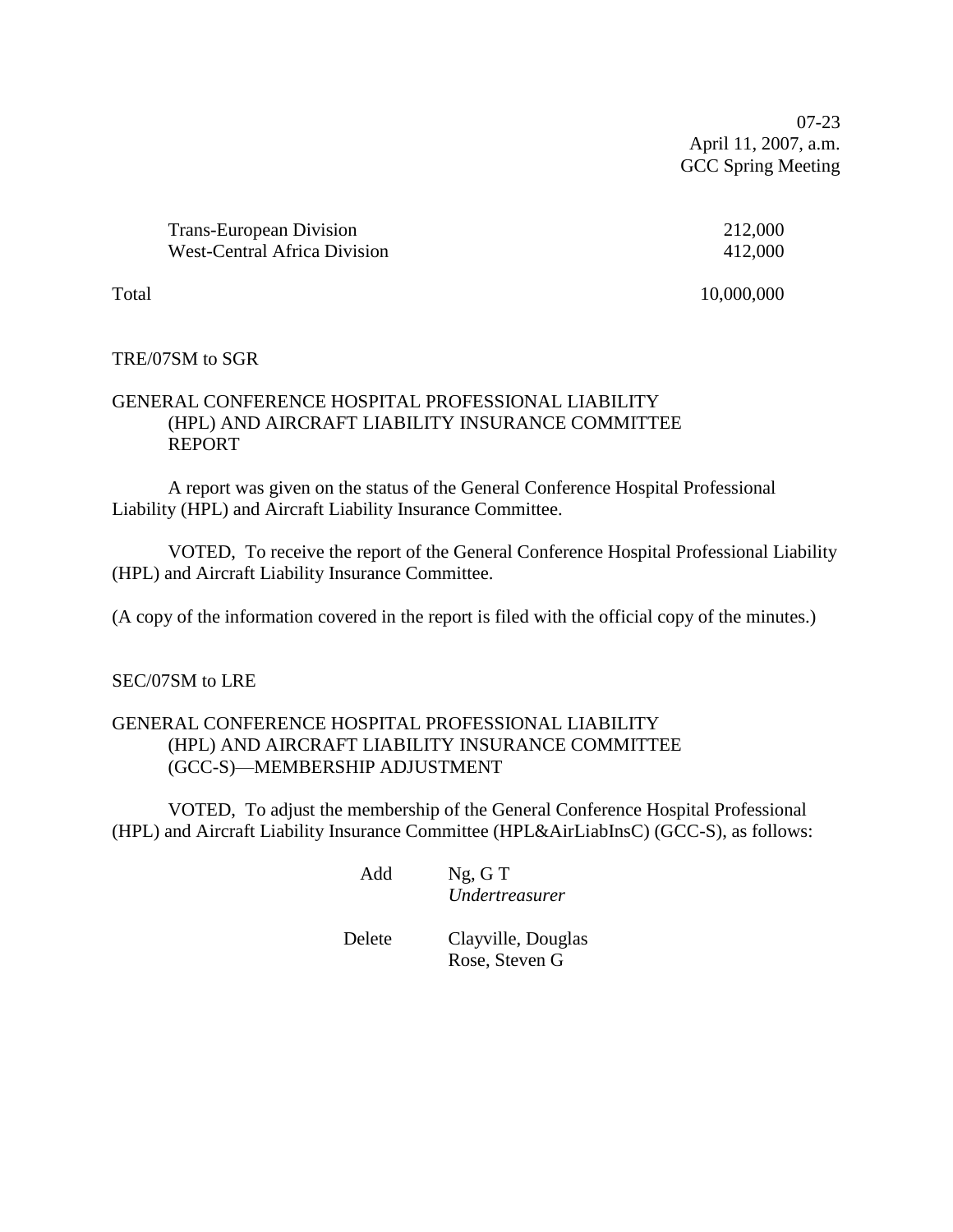07-24 April 11, 2007, a.m. GCC Spring Meeting

## AWR/TRE/ADCOM/Corp/FinPl&Bud07SM/07SM to SGR

# 112-07G ADVENTIST WORLD RADIO-ARGENTA QUASI ENDOWMENT FUND EARNINGS (General Conference Corporation Quasi Endowment Fund – AWR-Argenta)

The General Conference Executive Committee provided \$2,000,000 from the 1998 Supplemental Budget for Adventist World Radio-Argenta to start an endowment fund, earnings of which were designated to build an Adventist World Radio station in Argenta, Italy. The project, however, did not materialize because of local government restrictions. Upon the request of the Adventist World Radio Board, it was

VOTED, To redesignate the use of the earnings from the endowment fund for broadcast work, including air time, operations, and facilities, which will serve the territory that would have been covered by the Adventist World Radio-Argenta station.

# PRE/07SM to MLR

## LEADERSHIP TRAINING

Michael L Ryan and Pardon K Mwansa introduced new resources that are available for training leaders and team building. There will be a leadership conference, February 11 and 12, 2008, in Slovenia.

Prayer was offered by Donna McNeilus, a layperson from the North American Division.

Jan Paulsen, Chairman Vernon B Parmenter, Secretary Larry R Evans, Editorial Secretary Tamara K Boward, Recording Secretary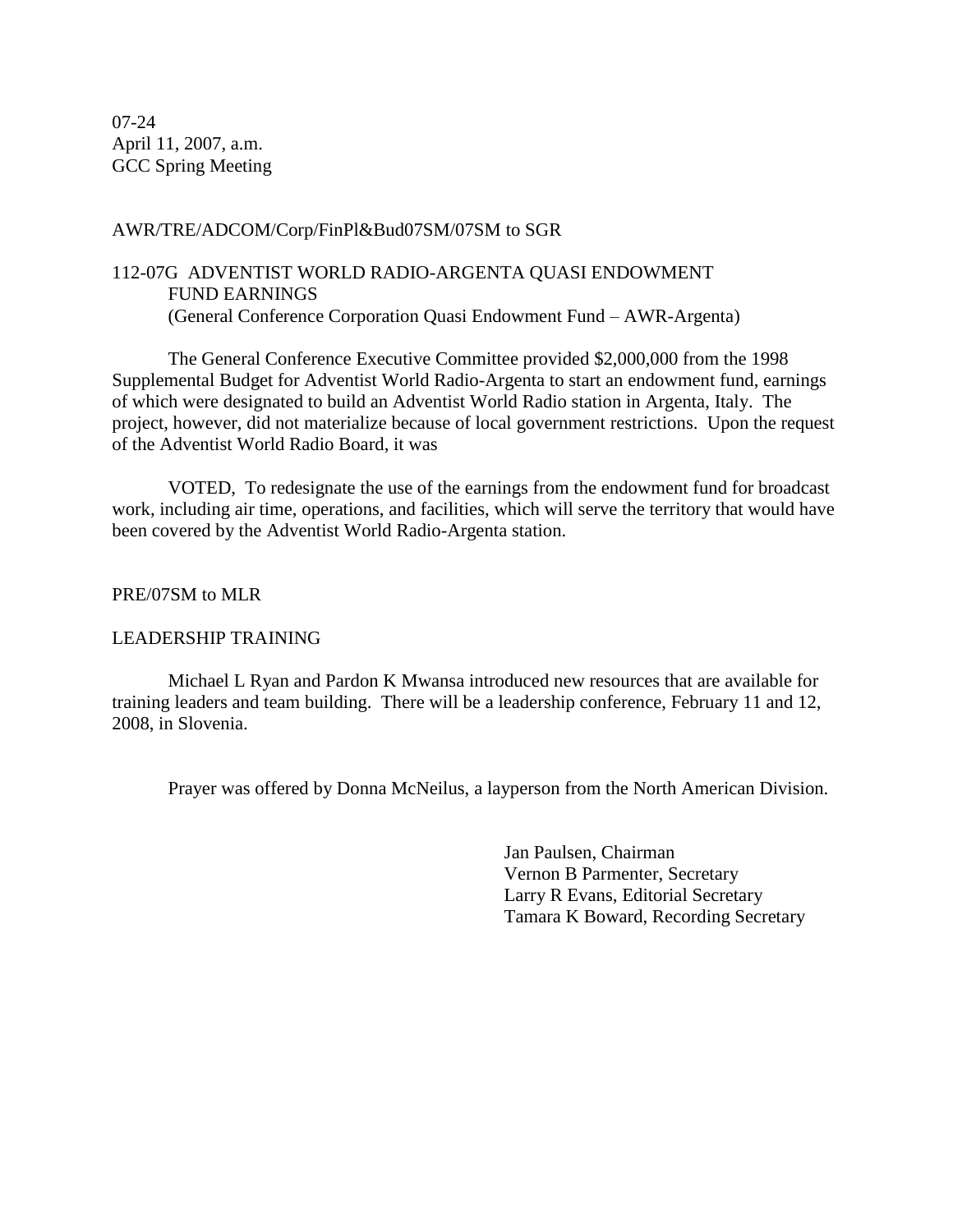#### SPRING MEETING OF THE

#### GENERAL CONFERENCE EXECUTIVE COMMITTEE

April 11, 2007, 2:00 p.m.

Gerry D Karst, chair, called to order the third session of the 2007 Spring Meeting.

Prayer was offered by Homer Trecartin, Director for Planning of Adventist Mission.

# CHRISTIAN RECORD SERVICES, INC—CORPORATION MEETING

At 2:05 p.m. a legal meeting of the Christian Record Services, Inc was convened.

# INTERNATIONAL HEALTH AND TEMPERANCE ASSOCIATION— LEGAL MEETING

Following the corporation meeting of Christian Record Services, Inc, a legal meeting of the International Health and Temperance Association was convened, after which the business session of the General Conference Executive Committee was reconvened.

#### GRIGGS UNIVERSITY REPORT

Donald R Sahly presented a report regarding Griggs University which included the following:

1. A list of offices around the world identifying ones that have recently opened.

2. Enrollment statistics of the various levels of education offered.

3. A financial report which included budgetary information and tuition income by program.

VOTED, To record receipt of the Griggs University report, as presented.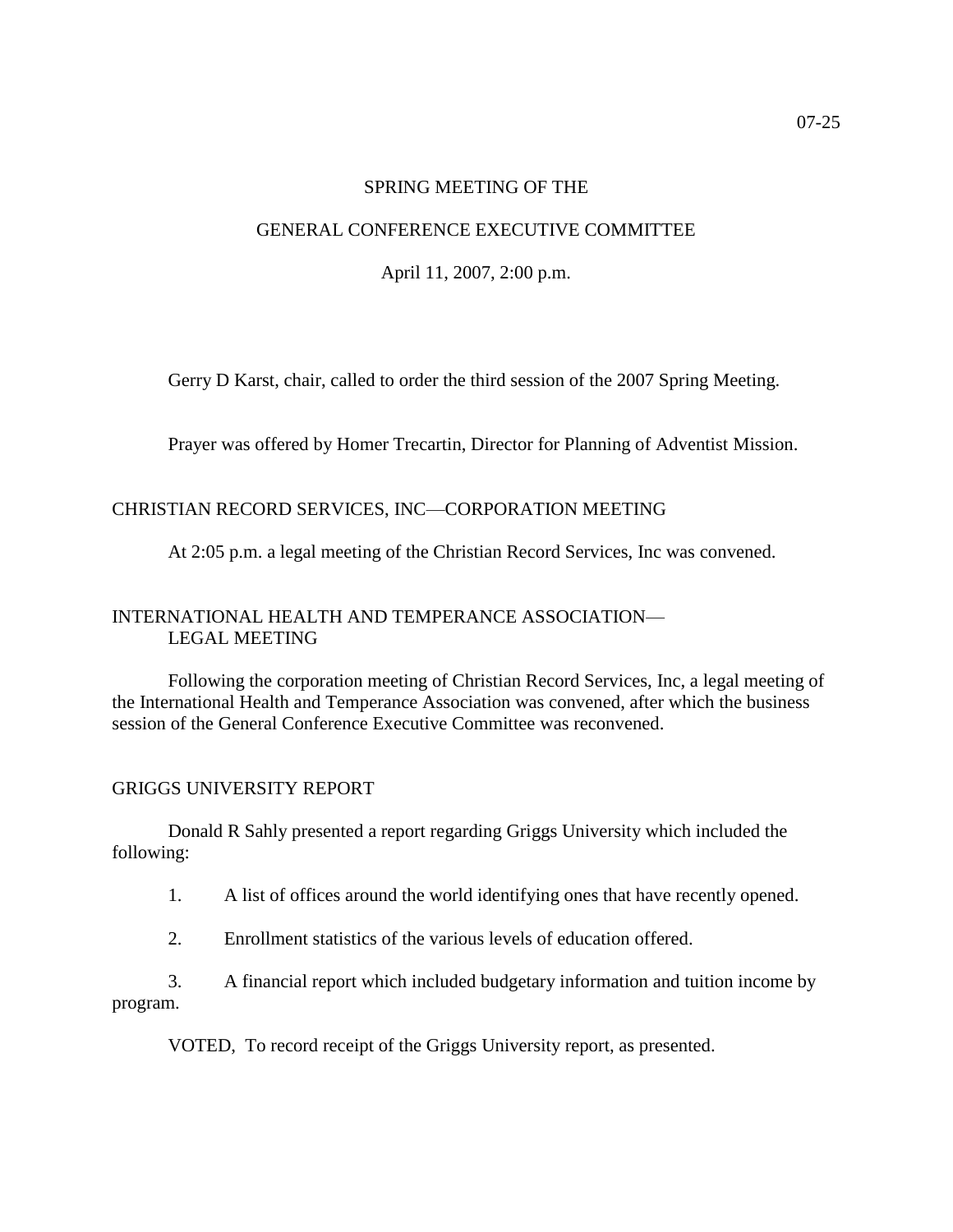07-26 April 11, 2007, p.m. GCC Spring Meeting

# INTERNATIONAL RELIGIOUS LIBERTY ASSOCIATION CORPORATION— LEGAL MEETING

At 2:37 p.m. a legal meeting of the International Religious Liberty Association Corporation was convened.

At 2:48 p.m. the business session of the General Conference Executive Committee was reconvened.

# ADVENTIST TELEVISION NETWORK STUDIO

Robert E Lemon, Treasurer of the General Conference, presented a report that highlighted the need for a larger studio for the Hope Channel.

VOTED, To record receipt of the report on the proposed addition to the General Conference complex for a studio to be used by the Hope Channel, with the understanding that the administrative approvals and funding arrangements for the project will be handled through General Conference Administrative Committee and the General Conference Corporation as with other items relating to the General Conference headquarters facility and its in-house operation.

NomCom07SM/07SM to MAB

## DOUGLAS, PAUL H—ELECTION

VOTED, To elect Paul H Douglas as Director of General Conference Auditing Service.

NomCom07SM/07SM to MAB

DA SILVA, LUCAS—ELECTION

VOTED, To elect Lucas da Silva as Associate Director, General Conference Auditing Service, South American Area.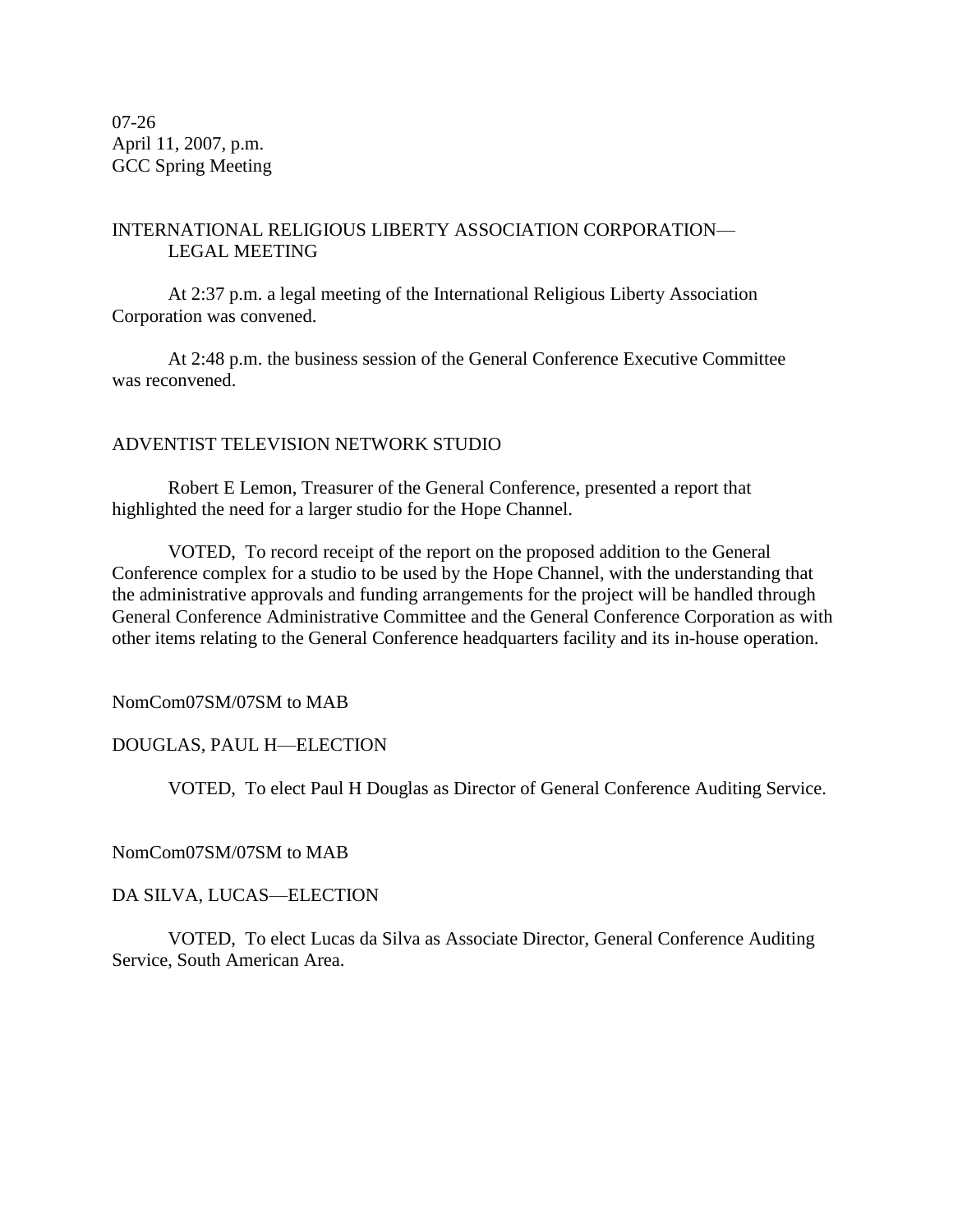07-27 April 11, 2007, p.m. GCC Spring Meeting

#### NomCom07SM/07SM to MAB

#### PRESTOL, JUAN R—ELECTION

VOTED, To elect Juan R Prestol as Undertreasurer of the General Conference.

NomCom07SM/07SM to LRE

#### BEARDSLEY, LISA M ILOLA—APPOINTMENT

VOTED, To appoint Lisa M Ilola Beardsley as Chief Editor of *Dialogue.*

# SEC/ADCOM/GCDO05SM/05SM/ADCOM/GCDO05GCS/GCC(St. Louis)/ADCOM/SecC/ GCDO05AC/05AC/102-05Gc/SEC/ADCOM/SecC/GCDO06SM/06SM/ADCOM/GCDO06AC/ 06AC/102-06Gb/ADCOM/SecC/GCDO07SM/07SM to RJH(DIV)

#### 102-07Ga AUTHORIZED MEETINGS 2007

VOTED, To approve the updated list of Authorized Meetings 2007 with the understanding that attendance at these meetings must also be approved by the administration of each entity, as follows:

DATE DAY MEETING LOCATION

#### April 2007

| 12(am)  | Thu | Institute for Prevention of Addiction Board          | Silver Spring MD       |
|---------|-----|------------------------------------------------------|------------------------|
| 12(pm)  | Thu | <b>ICPA Board</b>                                    | Silver Spring MD       |
| $15-17$ | Sun | <b>BRICOM</b>                                        | Loma Linda CA          |
| 16      | Mon | <b>AUA Interim Management Committee Board</b>        | Nairobi KENYA          |
| 17      | Tue | <b>IRLA Board</b>                                    | Silver Spring MD       |
| 17(pm)  | Tue | <b>GC PARL World Affairs Committee</b>               | Silver Spring MD       |
| 18      | Wed | <b>Faith and Science Council</b>                     | Loma Linda CA          |
| 19      | Thu | <b>Adventist Heritage Ministry Finance Committee</b> | <b>Battle Creek MI</b> |
| 20      | Fri | <b>Adventist Heritage Ministry Board</b>             | <b>Battle Creek MI</b> |
| 22,23   | Sun | Oakwood College Board of Trustees                    | Huntsville AL          |
| 24(pm)  | Tue | <b>R&amp;H HHES Board</b>                            | Hagerstown MD          |
| 24(eve) | Tue | <b>R&amp;H</b> Finance Board                         | Hagerstown MD          |
| 25(am)  | Wed | R&H Board                                            | Hagerstown MD          |
|         |     |                                                      |                        |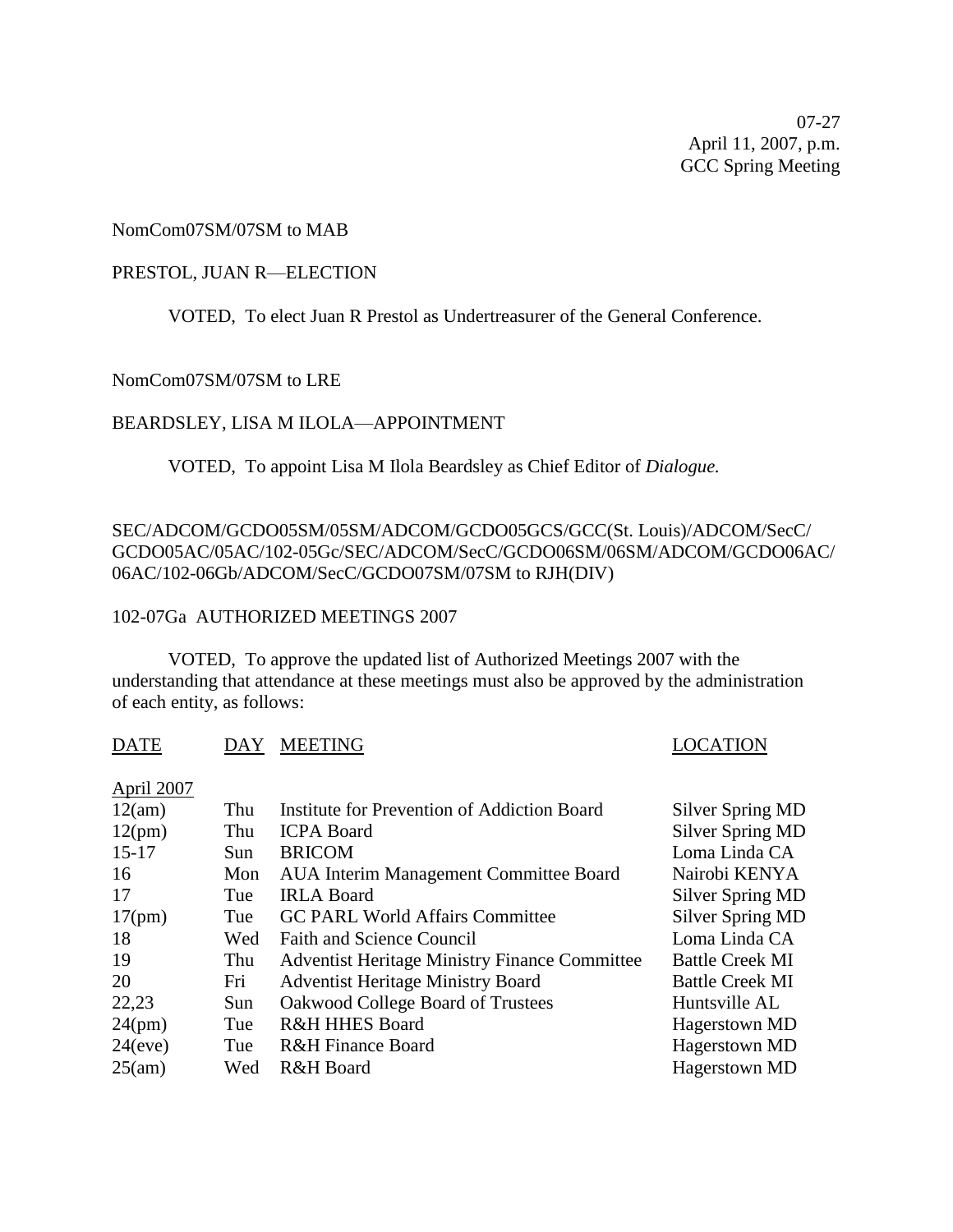07-28 April 11, 2007, p.m. GCC Spring Meeting

| DAY                                                                           | <b>MEETING</b>                                                                                                                                                                                                                                                                                                                            | <b>LOCATION</b>                                                                                                                                                        |
|-------------------------------------------------------------------------------|-------------------------------------------------------------------------------------------------------------------------------------------------------------------------------------------------------------------------------------------------------------------------------------------------------------------------------------------|------------------------------------------------------------------------------------------------------------------------------------------------------------------------|
| Wed                                                                           | Ellen G White Estate Board                                                                                                                                                                                                                                                                                                                | <b>Silver Spring MD</b>                                                                                                                                                |
| Thu                                                                           | GC Leadership Council                                                                                                                                                                                                                                                                                                                     | <b>Silver Spring MD</b>                                                                                                                                                |
| Tue                                                                           | Loma Linda Boards and Board Committees                                                                                                                                                                                                                                                                                                    | Loma Linda CA                                                                                                                                                          |
| Thu                                                                           | <b>Supporting Ministries Advisory Committee</b>                                                                                                                                                                                                                                                                                           | <b>Silver Spring MD</b>                                                                                                                                                |
| Thu                                                                           | <b>Adventist Health International Services</b>                                                                                                                                                                                                                                                                                            | Loma Linda CA                                                                                                                                                          |
| Sun                                                                           | <b>Andrews University Board</b>                                                                                                                                                                                                                                                                                                           | Berrien Springs MI                                                                                                                                                     |
| Tue                                                                           | <b>Adventist Risk Management Board</b>                                                                                                                                                                                                                                                                                                    | <b>VERMONT</b>                                                                                                                                                         |
| Mon                                                                           | Institute of World Mission                                                                                                                                                                                                                                                                                                                | <b>Berrien Springs MI</b>                                                                                                                                              |
| Wed                                                                           | <b>GC</b> Staff Day                                                                                                                                                                                                                                                                                                                       | Gaithersburg MD                                                                                                                                                        |
| Mon                                                                           | <b>R&amp;H Executive/Finance Board Committee</b>                                                                                                                                                                                                                                                                                          | <b>Silver Spring MD</b>                                                                                                                                                |
| Tue                                                                           | <b>PREXAD</b>                                                                                                                                                                                                                                                                                                                             | <b>Silver Spring MD</b>                                                                                                                                                |
| Tue                                                                           | Institute of World Mission Re-Entry Program                                                                                                                                                                                                                                                                                               | Berrien Springs MI                                                                                                                                                     |
| Thu                                                                           | Ellen G White Estate Board                                                                                                                                                                                                                                                                                                                | <b>Silver Spring MD</b>                                                                                                                                                |
| Mon                                                                           | Institute of World Mission                                                                                                                                                                                                                                                                                                                | <b>Collonges FRANCE</b>                                                                                                                                                |
| Wed                                                                           | <b>PPPA Board Finance Committee</b>                                                                                                                                                                                                                                                                                                       | Nampa ID                                                                                                                                                               |
| Thu                                                                           | PPPA Board                                                                                                                                                                                                                                                                                                                                | Nampa ID                                                                                                                                                               |
| Thu                                                                           | <b>Adventist Risk Management Board</b>                                                                                                                                                                                                                                                                                                    | <b>Silver Spring MD</b>                                                                                                                                                |
| Mon                                                                           | Loma Linda Boards and Board Committees                                                                                                                                                                                                                                                                                                    | Loma Linda CA                                                                                                                                                          |
| Wed                                                                           | <b>Adventist Health International Services</b>                                                                                                                                                                                                                                                                                            | Loma Linda CA                                                                                                                                                          |
| September 2007<br>Tue<br>Wed<br>Thu<br>Sun<br>Mon<br>Wed<br>Thu<br>Mon<br>Tue | R&H Finance Board Committee<br>R&H Board<br>Ellen G White Estate Board<br><b>Adventist Risk Management Conference</b><br><b>Staff Travel Moratorium</b><br>Department Directors/GC President Meeting<br>GC Leadership Council<br><b>Christian Record Services Finance Committee</b><br><b>Christian Record Services Board of Trustees</b> | Hagerstown MD<br>Hagerstown MD<br><b>Silver Spring MD</b><br><b>Silver Spring MD</b><br><b>Silver Spring MD</b><br><b>Silver Spring MD</b><br>Lincoln NE<br>Lincoln NE |
|                                                                               |                                                                                                                                                                                                                                                                                                                                           |                                                                                                                                                                        |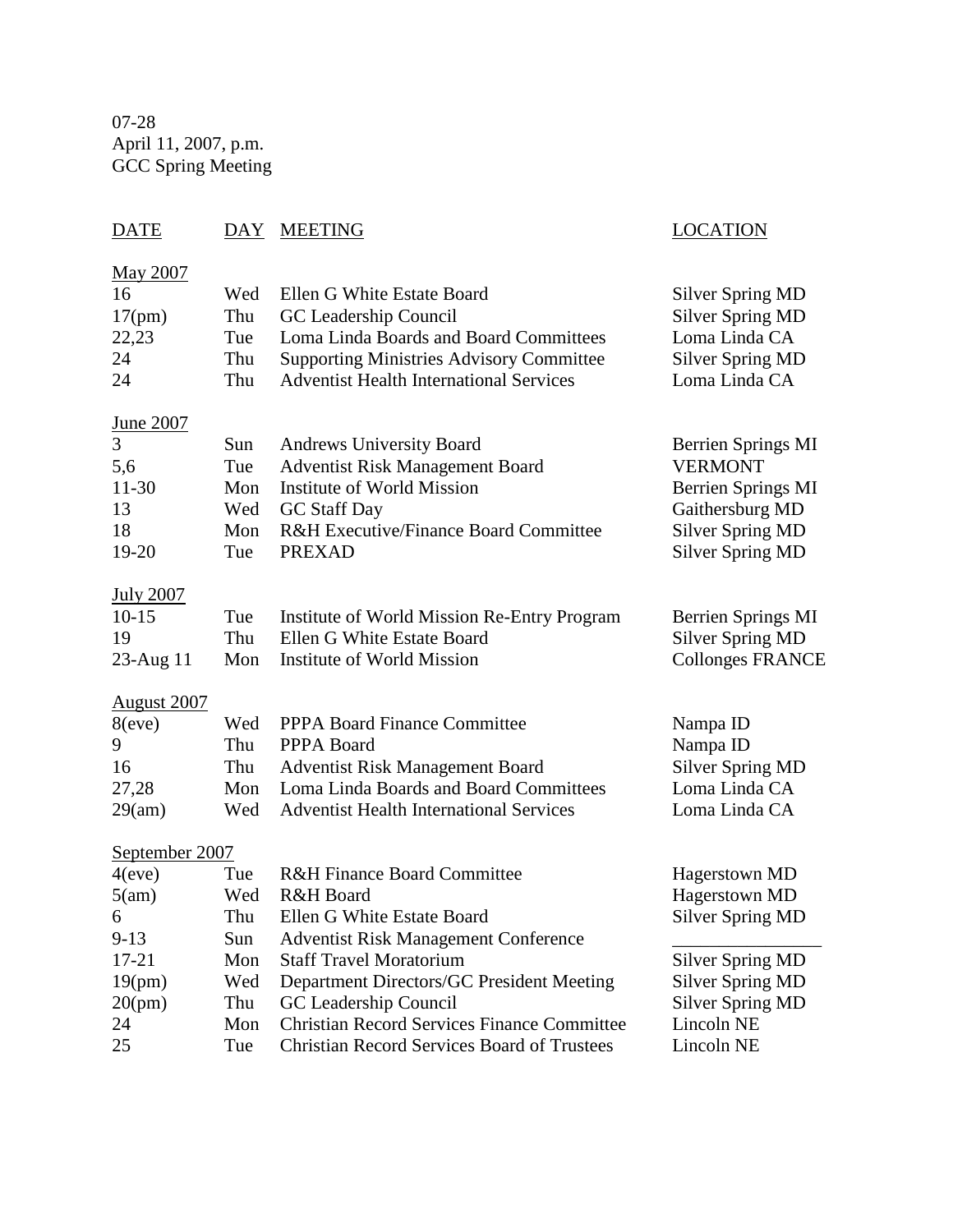07-29 April 11, 2007, p.m. GCC Spring Meeting

# DATE DAY MEETING LOCATION

October 2007

1(pm) Mon Adventist Mission Committee Silver Spring MD 2(am) Tue Accred Assoc of SDA Sch, Coll, & Univ Silver Spring MD 2(pm) Tue IRLA Board Silver Spring MD 2(pm) Tue GC PARL World Affairs Committee Silver Spring MD 3 Wed Division Officer Interviews Silver Spring MD 3(eve) Wed IBMTE Board Silver Spring MD 4(am) Thu ADRA Board Silver Spring MD 4(pm) Thu Adventist World Radio Board Silver Spring MD 4(pm) Thu International Board of Education Silver Spring MD 5(am) Fri Division Officer Interviews Silver Spring MD 5(pm) Fri Africa HIV/AIDS Office Board Silver Spring MD 7(am) Sun Council on Evangelism & Witness Silver Spring MD 8 Mon Presidents Council Silver Spring MD 8 Mon Secretaries Council Silver Spring MD 8 Mon Treasurers Council Silver Spring MD 9(am) Tue GC & Division Officers Silver Spring MD 9(pm) Tue Financial Planning and Budgeting Committee Silver Spring MD 10-12(am) Wed Commission on Ministries, Services, & Structures Silver Spring MD 11(pm) Thu GCAS Board Silver Spring MD 11(pm) Thu AIIAS Management Committee & Board Silver Spring MD 11(eve) Thu Adventist Television Network Operating Board Silver Spring MD 12(pm) Fri *Church Manual* Committee Silver Spring MD 12(eve)-17 Fri Annual Council Silver Spring MD 14(eve) Sun GC Financial Audit Review Committee Silver Spring MD 15(eve) Mon Griggs University Board Silver Spring MD 21,22 Sun Oakwood College Board **Huntsville AL** 21-23 Sun Biblical Research Institute Committee Berrien Springs MI 22-Nov 10 Mon Institute of World Mission Berrien Springs MI 23 Tue Institute of World Mission Board Berrien Springs MI 23(am) Tue IWM Administrative Council Berrien Springs MI 23(am) Tue Loma Linda Executive Committees Loma Linda CA 25 Thu Supporting Ministries Advisory Council Silver Spring MD 25 Thu Ellen G White Estate Board Silver Spring MD 26(am) Fri Andrews University Board Finance Committee Berrien Springs MI 28(am) Sun Andrews University Subcommittees Berrien Springs MI 28(pm) Sun Andrews University Seminary Executive Com Berrien Springs MI 29 Mon Andrews University Board Berrien Springs MI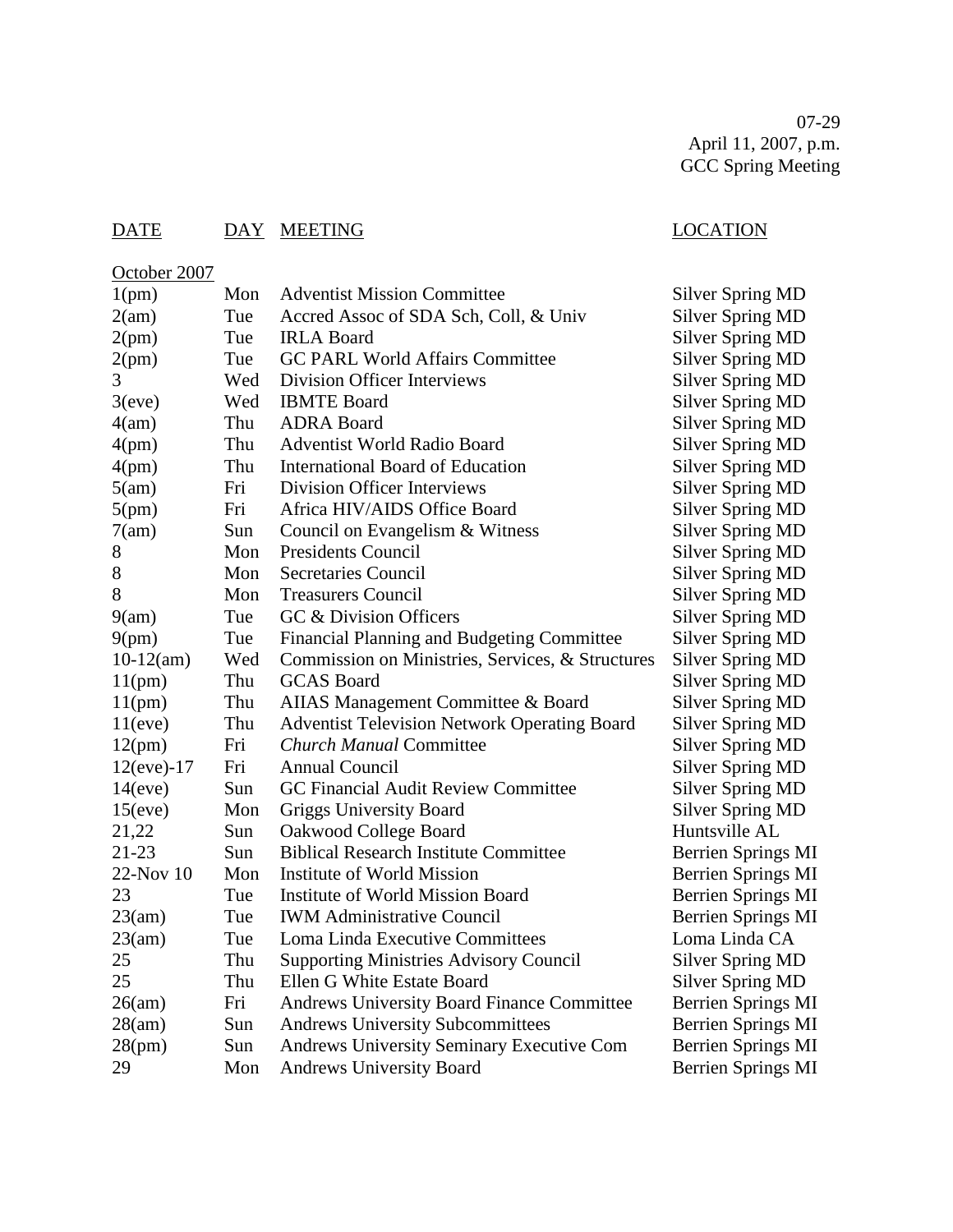07-30 April 11, 2007, p.m. GCC Spring Meeting

# DATE DAY MEETING SERVESTEED DAY AND DESCRIPTION

| November 2007  |     |                                                |                      |
|----------------|-----|------------------------------------------------|----------------------|
| 15             | Thu | Ellen G White Estate Board                     | Silver Spring MD     |
| December 2007  |     |                                                |                      |
| 6              | Thu | <b>ARM Board</b>                               | Silver Spring MD     |
| 10             | Mon | <b>ADRA Executive Committee</b>                | Silver Spring MD     |
| 11,12          | Tue | Loma Linda Board and Board Committees          | Loma Linda CA        |
| 13(am)         | Thu | <b>Adventist Health International Services</b> | Loma Linda CA        |
| 17             | Mon | Inst for Prevention of Addictions Board        |                      |
| 18-22          | Tue | Institute of World Mission Re-Entry Program    | Cooranbong AUSTRALIA |
| 18             | Tue | R&H Board Executive/Finance Com                | Silver Spring MD     |
| $24$ -Jan 5,08 | Mon | World Conf on Youth and Community Service      | <b>TAIWAN</b>        |

# SEC/ADCOM/102-05Gd/SEC/ADCOM/SecC/GCDO06SM/06SM/ADCOM/GCDO06AC/ 06AC/102-06Gc/ADCOM/SecC/GCDO07SM/07SM to RJH(DIV)

#### 102-07Gb AUTHORIZED MEETINGS 2008

VOTED, To approve the updated list of Authorized Meetings 2008 with the understanding that attendance at these meetings must also be approved by the administration of each entity, as follows:

| DATE                    | <b>DAY</b>   | <b>MEETING</b>                                        | <b>LOCATION</b>             |
|-------------------------|--------------|-------------------------------------------------------|-----------------------------|
| January 2008            |              |                                                       |                             |
| $9-12$                  | Tue          | <b>PREXAD</b>                                         | <b>FLORIDA</b>              |
| 11-26                   | Fri          | Institute of World Mission                            | <b>Cooranbong AUSTRALIA</b> |
| 28-31                   | Mon          | Third Bible Sch—Corresp Sch Coordinator's Mtg         | Cape Town S AFRICA          |
| February 2008           |              |                                                       |                             |
| 11,12                   | Mon          | General Conference Leadership Training                | <b>SLOVENIA</b>             |
| $\mathbf{a} \mathbf{a}$ | $\mathbf{v}$ | $\alpha$ $\alpha$ $\alpha$ $\alpha$ $\alpha$ $\alpha$ |                             |

| 11,12     |      | Mon General Conference Leadership Training         | SLOVENIA       |
|-----------|------|----------------------------------------------------|----------------|
| 20(eve)   | Wed  | <b>Christian Record Services Finance Committee</b> | Lincoln NE     |
| 21        | Thu  | Africa HIV/AIDS Office Board                       | Nairobi, KENYA |
| 21(am)    | Thu  | <b>Christian Record Services Board of Trustees</b> | Lincoln NE     |
| $24$ (pm) | Sun. | Loma Linda Boards and Board Education              | Loma Linda CA  |
| 25,26     |      | Mon Loma Linda Boards and Board Committees         | Loma Linda CA  |
| 27(am)    | Wed  | Geoscience Research Institute Board                | Loma Linda CA  |
| 27(am)    |      | Wed Adventist Health International Board           | Loma Linda CA  |
|           |      |                                                    |                |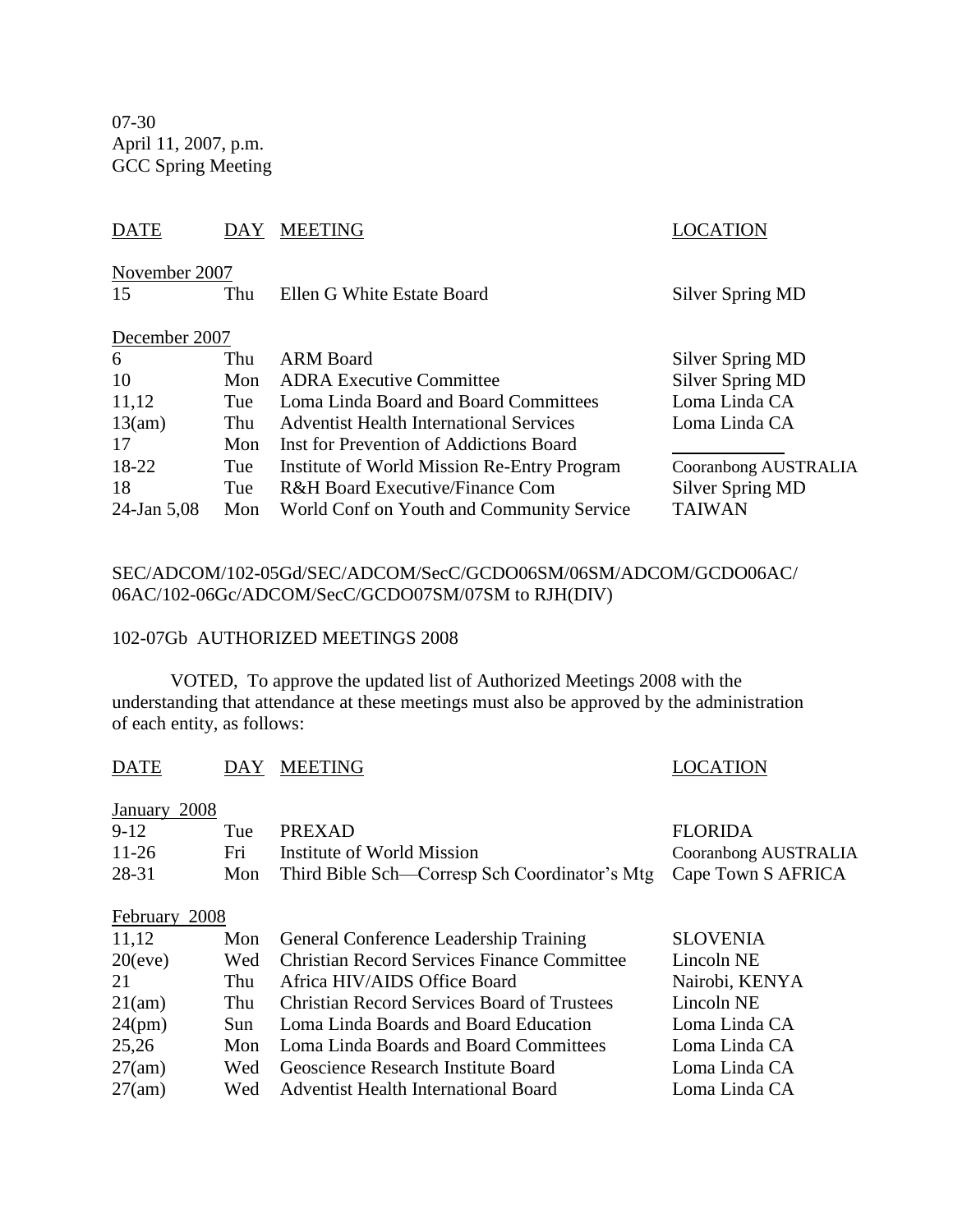07-31 April 11, 2007, p.m. GCC Spring Meeting

# DATE DAY MEETING LOCATION

# **March 2008**

| 2(pm)             | Sun | <b>Andrews University Seminary Executive Com</b>    | <b>Berrien Springs MI</b> |
|-------------------|-----|-----------------------------------------------------|---------------------------|
| 3                 | Mon | <b>Andrews University Subcommittees</b>             | Berrien Springs MI        |
| $\overline{4}$    | Tue | <b>Andrews University Board</b>                     | <b>Berrien Springs MI</b> |
| 6                 | Thu | <b>AIIAS Management Committee and Board</b>         | <b>Silang PHILIPPINES</b> |
| $11 - 13$         | Tue | <b>IHFM Conference</b>                              | <b>AUSTRALIA</b>          |
| 17-22             | Mon | <b>Staff Travel Moratorium</b>                      |                           |
| 19(pm)            | Wed | Department Directors/GC President Meeting           | <b>Silver Spring MD</b>   |
| 20                | Thu | GC Leadership Council                               | <b>Silver Spring MD</b>   |
| $25 - 28$         | Tue | <b>Literature Ministry Coordinating Board</b>       | <b>Silver Spring MD</b>   |
| 25(am)            | Tue | Loma Linda Executive Committees                     | Loma Linda CA             |
| 26(pm)            | Wed | Pacific Press Finance Committee                     | Nampa ID                  |
| 27                | Thu | Pacific Press Board                                 | Nampa ID                  |
| 27,28(am)         | Thu | <b>Division Officer Interviews</b>                  | <b>Silver Spring MD</b>   |
| 30                | Sun | Presidents Council                                  | <b>Silver Spring MD</b>   |
| 30                | Sun | <b>Secretaries Council</b>                          | <b>Silver Spring MD</b>   |
| 30                | Sun | <b>Treasurers Council</b>                           | <b>Silver Spring MD</b>   |
| 30(pm)            | Sun | Accred Assoc of SDA Sch, Coll, & Univ               | <b>Silver Spring MD</b>   |
| 31                | Mon | <b>Education Consultation</b>                       | <b>Silver Spring MD</b>   |
| 31(am)            | Mon | GC & Division Officers                              | <b>Silver Spring MD</b>   |
| $31$ (pm)         | Mon | Financial Planning and Budgeting Committee          | <b>Silver Spring MD</b>   |
| 31(eve)           | Mon | <b>Griggs University Board</b>                      | <b>Silver Spring MD</b>   |
| <b>April 2008</b> |     |                                                     |                           |
| 1(am)             | Tue | <b>Adventist Television Network Operating Board</b> | <b>Silver Spring MD</b>   |
| 1(pm)             | Tue | <b>Adventist World Radio Board</b>                  | <b>Silver Spring MD</b>   |
| 1(eve)            | Tue | <b>International Board of Education</b>             | <b>Silver Spring MD</b>   |
| 2,3               | Wed | Use of Tithe Study Commission                       | <b>Silver Spring MD</b>   |
| $\overline{4}$    | Fri | Spirit of Prophecy Heritage Trip                    | <b>Battle Creek MI</b>    |
| 6,7(am)           | Sun | <b>Spring Meeting</b>                               | <b>Berrien Springs MI</b> |
| 14-May 3          | Mon | Institute of World Mission                          | <b>ASIA</b>               |
| 14,15             | Mon | <b>Biblical Research Institute Committee</b>        | Loma Linda CA             |
| 16(pm)            | Wed | <b>RH HHES Board</b>                                | Hagerstown MD             |
| 16(pm)            | Wed | <b>RH</b> Board Finance Committee                   | <b>Hagerstown MD</b>      |
| 17(am)            | Thu | <b>RH</b> Board                                     | Hagerstown MD             |
| May 2008          |     |                                                     |                           |

| $5 - 8$ | Mon World Council of Editors               | Nampa ID      |
|---------|--------------------------------------------|---------------|
| 20,21   | Tue Loma Linda Boards and Board Committees | Loma Linda CA |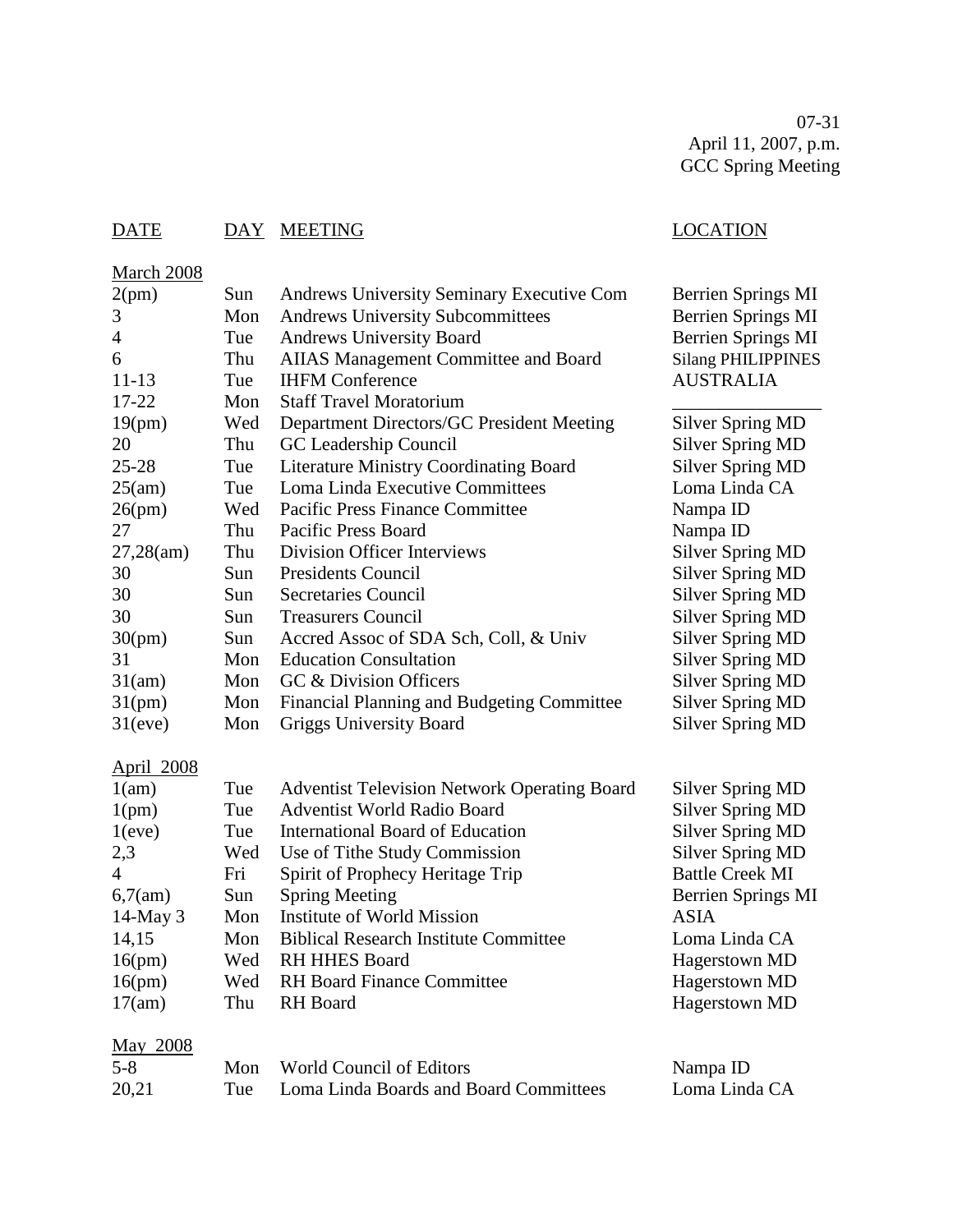07-32 April 11, 2007, p.m. GCC Spring Meeting

# DATE DAY MEETING DATE LOCATION

| May 2008 contd<br>22<br>22(am)<br>22(pm)              | Thu<br>Thu<br>Thu        | <b>Supporting Ministries Advisory Committee</b><br><b>Adventist Health International Services Board</b><br>GC Leadership Council                                        | <b>Silver Spring MD</b><br>Loma Linda CA<br><b>Silver Spring MD</b> |
|-------------------------------------------------------|--------------------------|-------------------------------------------------------------------------------------------------------------------------------------------------------------------------|---------------------------------------------------------------------|
| <u>June 2008</u><br>1(pm)<br>2<br>17<br>18,19         | Sun<br>Mon<br>Tue<br>Wed | <b>Andrews University Seminary Executive Com</b><br><b>Andrews University Board</b><br><b>RH Board Executive/Finance Committees</b><br><b>PREXAD</b>                    | Berrien Springs MI<br>Berrien Springs MI<br><b>Silver Spring MD</b> |
| <b>July 2008</b><br>$14$ -Aug $2$                     | Mon                      | Institute of World Mission                                                                                                                                              | Berrien Springs MI                                                  |
| <b>August</b> 2008<br>13(pm)<br>14<br>25,26<br>27(am) | Wed<br>Thu<br>Mon<br>Wed | <b>Pacific Press Finance Committee</b><br><b>Pacific Press Board</b><br>Loma Linda Boards and Boards Committees<br><b>Adventist Health International Services Board</b> | Nampa ID<br>Nampa ID<br>Loma Linda CA<br>Loma Linda CA              |
| September 2008                                        |                          |                                                                                                                                                                         |                                                                     |
| $15-19$                                               | Mon                      | <b>Staff Travel Moratorium</b>                                                                                                                                          |                                                                     |
| 17(pm)                                                | Wed                      | Department Directors/GC President Meeting                                                                                                                               | <b>Silver Spring MD</b>                                             |
| 18                                                    | Thu                      | GC Leadership Council                                                                                                                                                   | <b>Silver Spring MD</b>                                             |
| 22                                                    | Mon                      | <b>Christian Record Services Finance Committee</b>                                                                                                                      | Lincoln NE                                                          |
| 23(am)                                                | Tue                      | <b>Christian Record Services Board</b>                                                                                                                                  | Lincoln NE                                                          |
| 24(pm)                                                | Wed                      | <b>RH</b> Board Finance Committee                                                                                                                                       | Hagerstown MD                                                       |
| 25(am)                                                | Thu                      | <b>RH</b> Board                                                                                                                                                         | Hagerstown MD                                                       |
| 29(eve)                                               | Mon                      | <b>Griggs University Board</b>                                                                                                                                          | <b>Silver Spring MD</b>                                             |
| October 2008                                          |                          |                                                                                                                                                                         |                                                                     |
| 6(am)                                                 | Mon                      | Accred Assoc of SDA Sch, Coll, & Univ                                                                                                                                   | <b>Silver Spring MD</b>                                             |
| 7(pm)                                                 | Tue                      | <b>International Board of Education</b>                                                                                                                                 | <b>Silver Spring MD</b>                                             |
| 8                                                     | Wed                      | Adventist World Radio Board                                                                                                                                             | <b>Silver Spring MD</b>                                             |
| 9                                                     | Thu                      | <b>AIIAS Management Committee and Board</b>                                                                                                                             | <b>Silver Spring MD</b>                                             |
| 9                                                     | Thu                      | <b>Church Manual Committee</b>                                                                                                                                          | <b>Silver Spring MD</b>                                             |
| 9(pm)                                                 | Thu                      | <b>Adventist Television Network Operating Com</b>                                                                                                                       | <b>Silver Spring MD</b>                                             |
| $10-15(am)$                                           | Fri                      | <b>Annual Council</b>                                                                                                                                                   | <b>Silver Spring MD</b>                                             |
| 19,20                                                 | Sun                      | Oakwood College Board                                                                                                                                                   | Huntsville AL                                                       |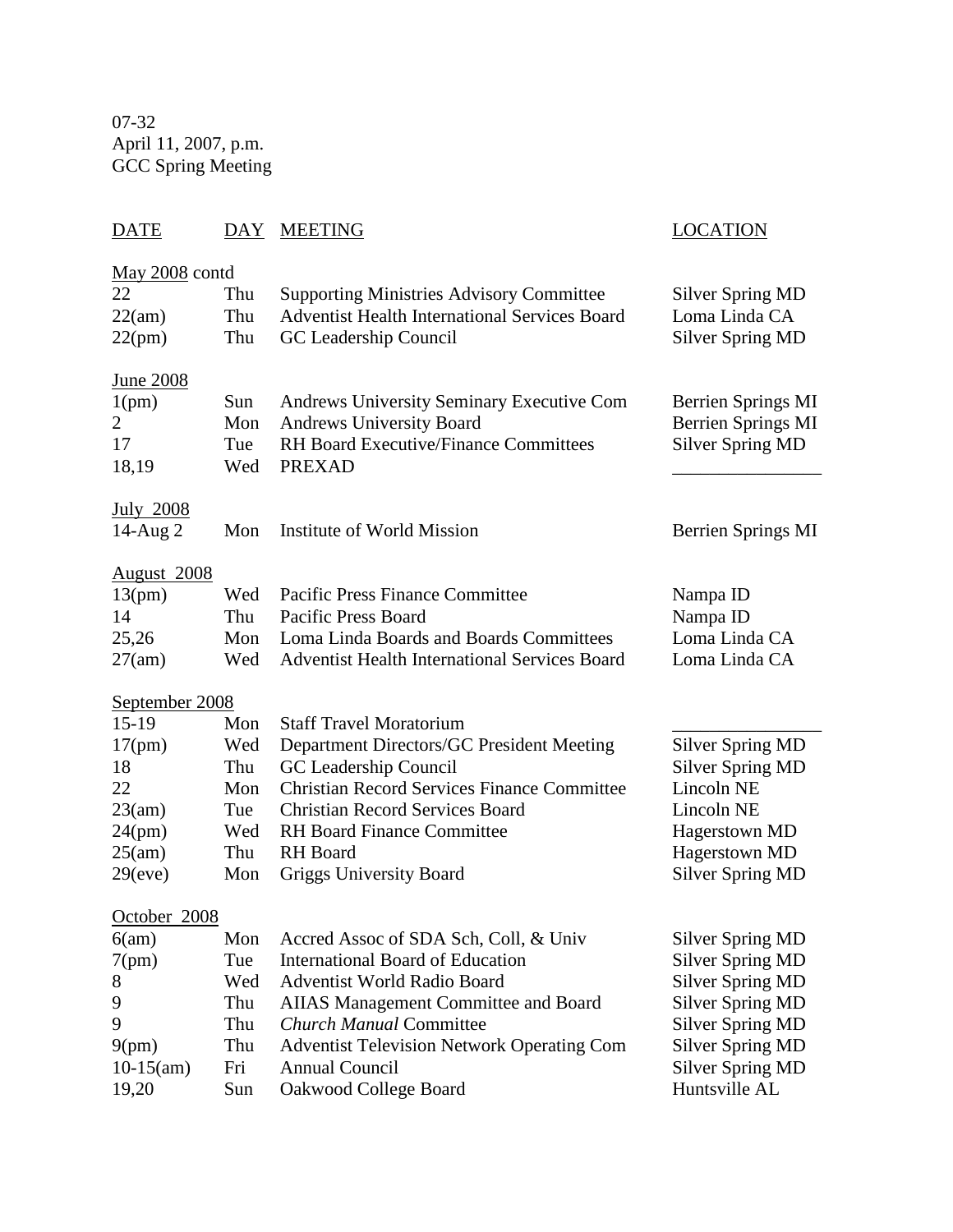07-33 April 11, 2007, p.m. GCC Spring Meeting

# DATE DAY MEETING DATE LOCATION

| LUUNIUI |
|---------|
|         |
|         |
|         |
|         |

| $20$ -Nov $8$ | Mon | Institute of World Mission                      | <b>CARIBBEAN</b>          |
|---------------|-----|-------------------------------------------------|---------------------------|
| 20,21         | Mon | <b>Biblical Research Institute Committee</b>    | <b>Berrien Springs MI</b> |
| 21(am)        | Tue | Loma Linda Executive Committees                 | Loma Linda CA             |
| 23            | Thu | <b>Supporting Ministries Advisory Committee</b> | Silver Spring MD          |
| 26(pm)        | Sun | Andrews University Seminary Executive Com       | <b>Berrien Springs MI</b> |
| 27            | Mon | <b>Andrews University Subcommittees</b>         | <b>Berrien Springs MI</b> |
| 28            | Tue | <b>Andrews University Board</b>                 | <b>Berrien Springs MI</b> |
|               |     |                                                 |                           |

November 2008

October 2008 contd

# December 2008

| 9,10   | Tue   | Loma Linda Boards and Board Committees               | Loma Linda CA    |
|--------|-------|------------------------------------------------------|------------------|
| 11(am) | Thu - | <b>Adventist Health International Services Board</b> | Loma Linda CA    |
| -16    | Tne   | <b>RH</b> Board Executive/Finance Committees         | Silver Spring MD |

# SEC/ADCOM/102-05Ge/SEC/ADCOM/SecC/GCDO06SM/06SM/ADCOM/GCDO06AC/ 06AC/102-06Gd/ADCOM/SecC/GCDO07SM/07SM to RJH(DIV)

## 102-07Gc AUTHORIZED MEETINGS 2009

VOTED, To approve the updated list of Authorized Meetings 2009 with the understanding that attendance at these meetings must also be approved by the administration of each entity, as follows:

| <b>DATE</b>               | DAY | <b>MEETING</b>                                     |                    |
|---------------------------|-----|----------------------------------------------------|--------------------|
| January 2009<br>$13 - 17$ | Tue | <b>PREXAD</b>                                      |                    |
| February<br>2009          |     |                                                    |                    |
| 18                        | Wed | <b>Christian Record Services Finance Committee</b> | Lincoln NE         |
| 19                        | Thu | <b>Christian Record Services Board of Trustees</b> | Lincoln NE         |
| March 2009                |     |                                                    |                    |
| 1(pm)                     | Sun | Andrews University Seminary Executive Com          | Berrien Springs MI |
| 2                         | Mon | <b>Andrews University Subcommittees</b>            | Berrien Springs MI |
| 3                         | Tue | <b>Andrews University Board</b>                    | Berrien Springs MI |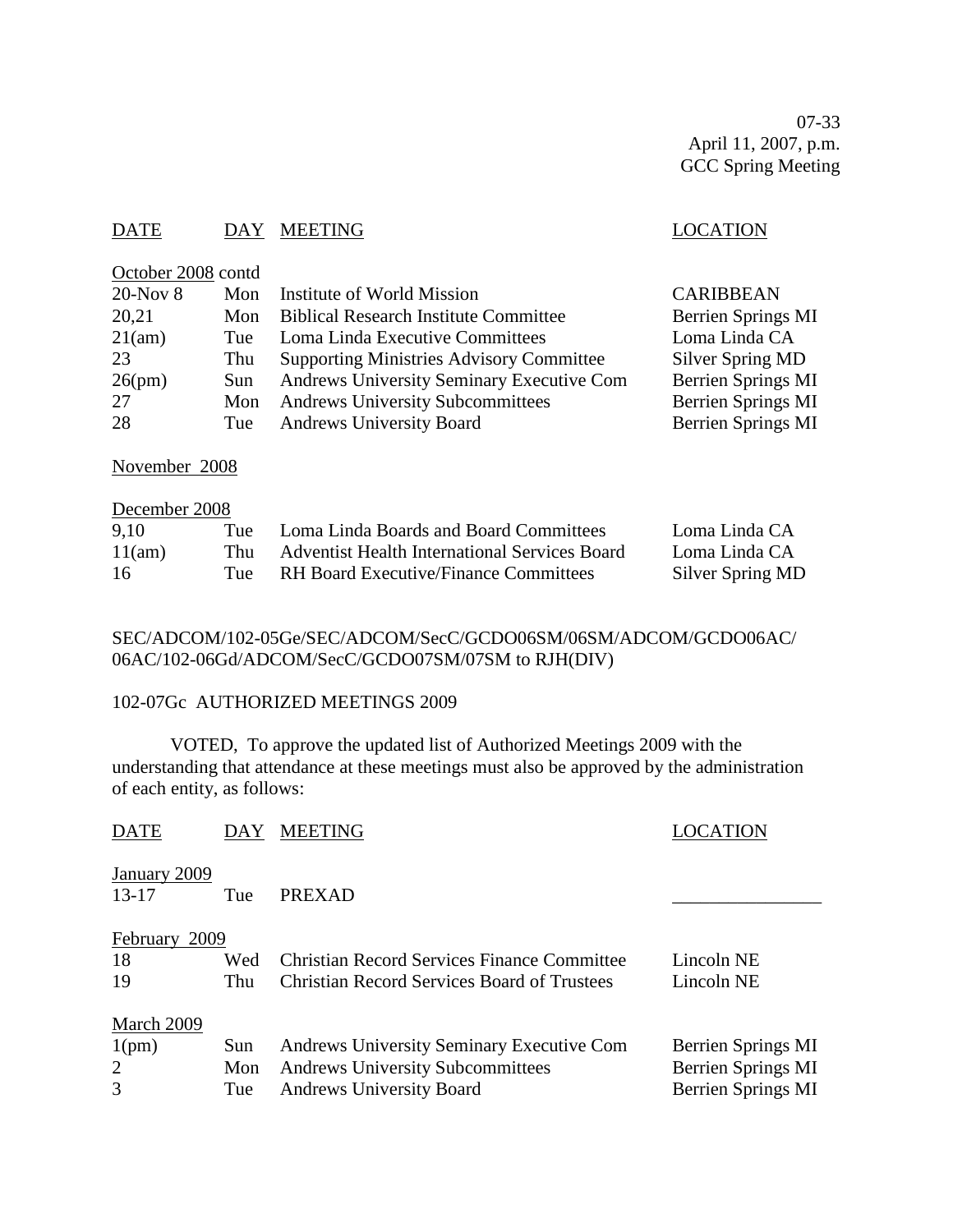07-34 April 11, 2007, p.m. GCC Spring Meeting

# DATE DAY MEETING LOCATION March 2009 contd 5 Thu AIIAS Management Committee and Board Silang PHILIPPINES 16-21 Mon Staff Travel Moratorium \_\_\_\_\_\_\_\_\_\_\_\_\_\_\_\_ 18(pm) Wed Department Directors/GC President Meeting Silver Spring MD 19 Thu GC Leadership Council Silver Spring MD 25(pm) Wed Pacific Press Finance Committee Nampa ID 26 Thu Pacific Press Board Nampa ID 30(eve) Mon Griggs University Board Silver Spring MD April 2009 6(pm) Mon Adventist Television Network Operating Com Huntsville, AL 7,8(am) Tue Spring Meeting Huntsville AL<br>13,14 Mon Biblical Research Institute Committee Loma Linda CA 13,14 Mon Biblical Research Institute Committee May 2009 21 Thu Supporting Ministries Advisory Committee Silver Spring MD 21(pm) Thu GC Leadership Council Silver Spring MD 31(pm) Sun Andrews University Subcommittees Berrien Springs MI June 2009 1 Mon Andrews University Board Berrien Springs MI 17,18 Wed PREXAD \_\_\_\_\_\_\_\_\_\_\_\_\_\_\_\_ July 2009 August 2009 12(pm) Wed Pacific Press Finance Committee Nampa ID 13 Thu Pacific Press Board Nampa ID September 2009

| $14 - 18$ |     | Mon Staff Travel Moratorium                        |                  |
|-----------|-----|----------------------------------------------------|------------------|
| 16(pm)    | Wed | Department Directors/GC President Meeting          | Silver Spring MD |
| 17        |     | Thu GC Leadership Council                          | Silver Spring MD |
| 21        |     | Mon Christian Record Services Finance Committee    | Lincoln NE       |
| 22        | Tue | <b>Christian Record Services Board of Trustees</b> | Lincoln NE       |
| 28(eve)   | Mon | <b>Griggs University Board</b>                     | Silver Spring MD |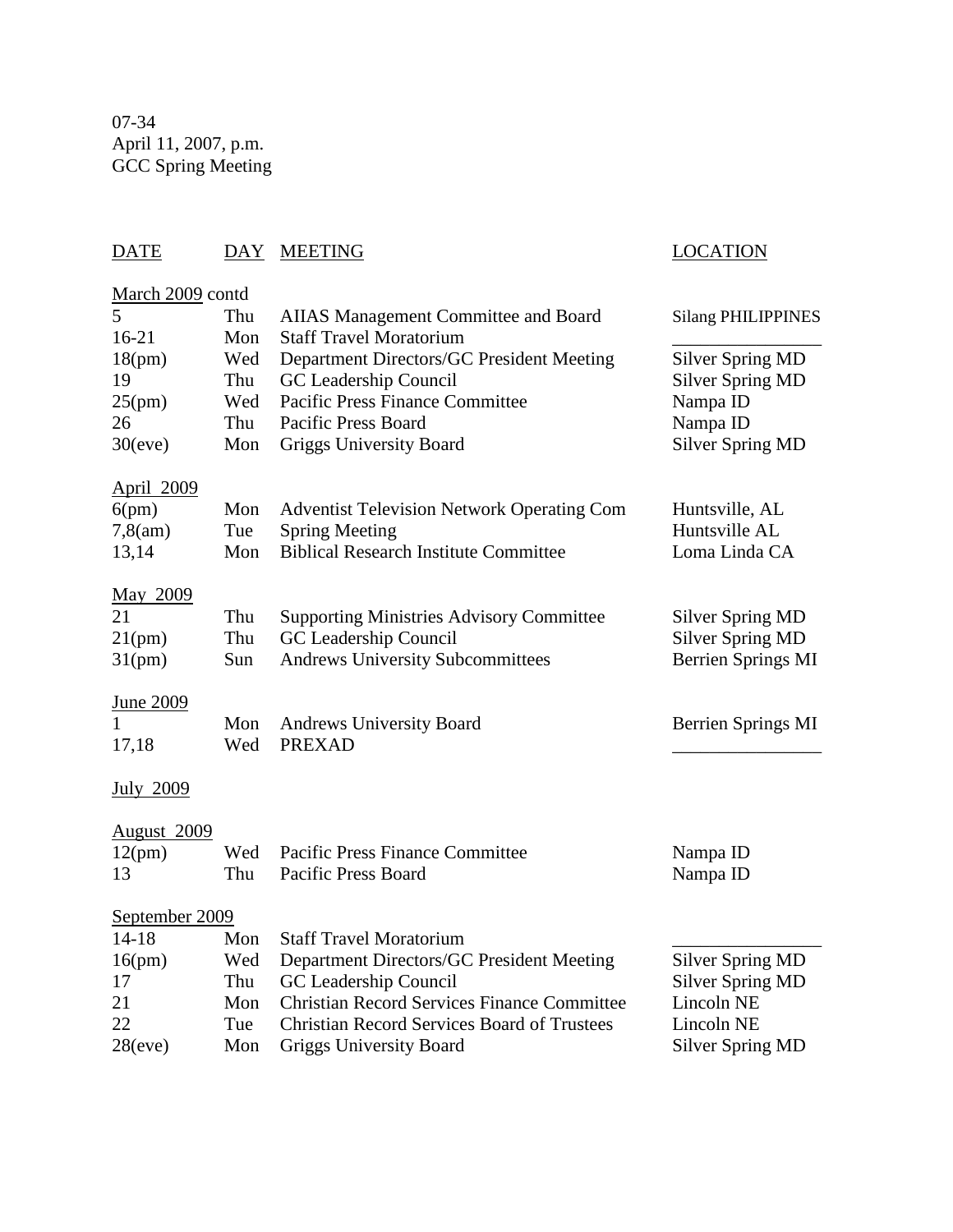07-35 April 11, 2007, p.m. GCC Spring Meeting

# DATE DAY MEETING DATE LOCATION

# October 2009

| 8(am)      | Thu  | AIIAS Management Committee and Board              | Silver Spring MD          |
|------------|------|---------------------------------------------------|---------------------------|
| 8(pm)      | Thu  | <b>Adventist Television Network Operating Com</b> | <b>Silver Spring MD</b>   |
| $9-14(am)$ | Fri  | Annual Council                                    | Silver Spring MD          |
| 19,20      | Mon  | <b>Biblical Research Institute Committee</b>      | Berrien Springs MI        |
| 22         | Thu  | <b>Supporting Ministries Advisory Committee</b>   | Silver Spring MD          |
| 25(pm)     | Sun. | Andrews University Seminary Executive Com         | <b>Berrien Springs MI</b> |
| 26         | Mon  | <b>Andrews University Subcommittees</b>           | <b>Berrien Springs MI</b> |
| 27         | Tue  | <b>Andrews University Board</b>                   | <b>Berrien Springs MI</b> |

November 2009

December 2009

# SEC/ADCOM/SecC/GCDO06SM/06SM/102-06Ge/ADCOM/SecC/GCDO07SM/07SM to RJH(DIV)

## 102-07Gd AUTHORIZED MEETINGS 2010

VOTED, To approve the updated list of Authorized Meetings 2010 with the understanding that attendance at these meetings must also be approved by the administration of each entity, as follows:

| <b>DATE</b> | DAY MEETING |
|-------------|-------------|
|             |             |

#### LOCATION

January 2010

# February 2010

| 15             | Mon  | <b>Christian Record Services Finance Committee</b> | Lincoln NE                |
|----------------|------|----------------------------------------------------|---------------------------|
| 16(am)         | Tue  | <b>Christian Record Services Board of Trustees</b> | Lincoln NE                |
| 28(pm)         | Sun. | Andrews University Seminary Executive Com          | Berrien Springs MI        |
|                |      |                                                    |                           |
| March 2010     |      |                                                    |                           |
| $\mathbf{1}$   | Mon  | <b>Andrews University Subcommittees</b>            | Berrien Springs MI        |
| 2              | Tue  | <b>Andrews University Board</b>                    | Berrien Springs MI        |
| $\overline{4}$ | Thu  | AIIAS Management Committee and Board               | <b>Silang PHILIPPINES</b> |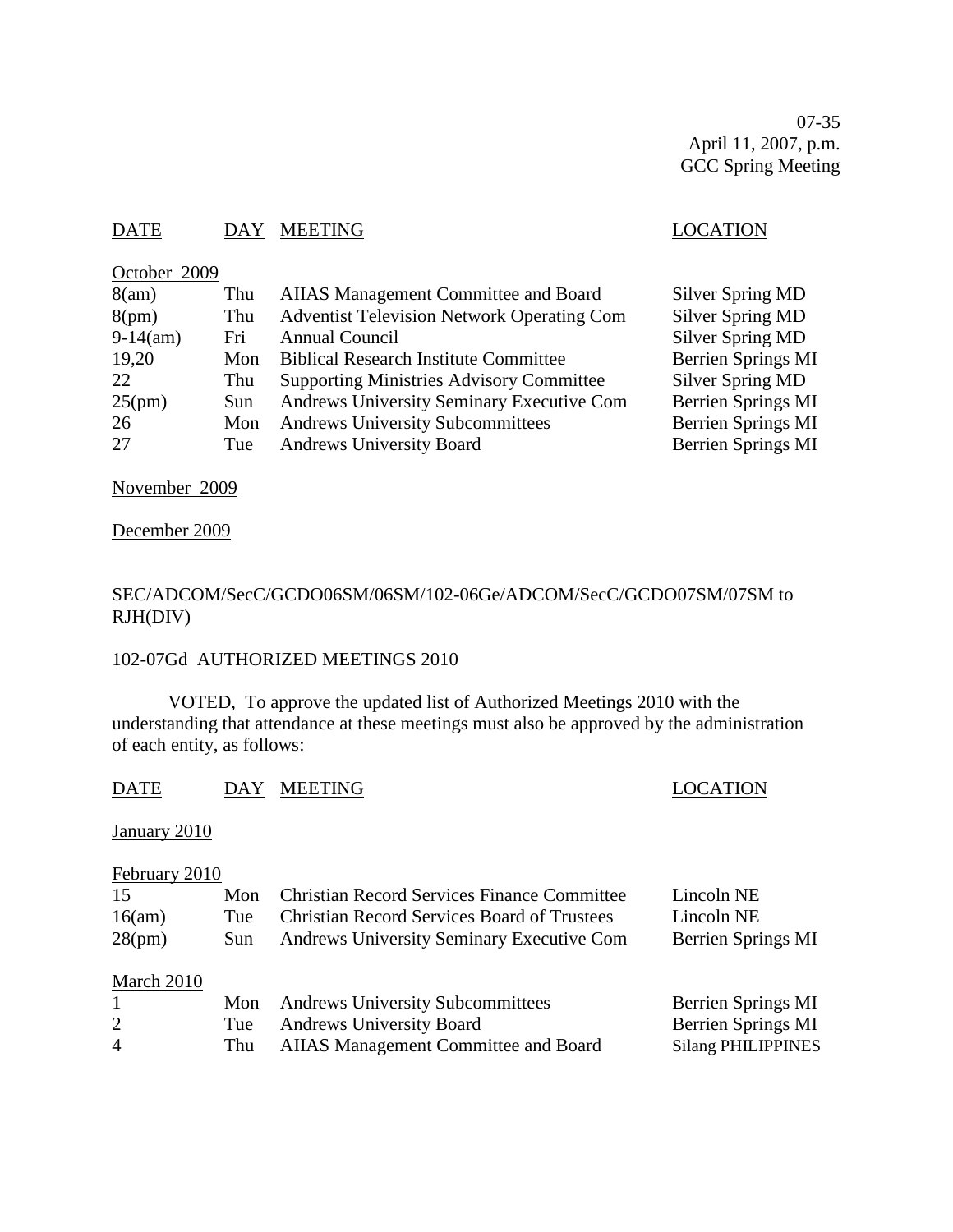07-36 April 11, 2007, p.m. GCC Spring Meeting

# DATE DAY MEETING LOCATION April 2010 6,7(am) Tue Spring Meeting Silver Spring MD 12,13 Mon Biblical Research Institute Committee Loma Linda CA May 2010 20 Thu Supporting Ministries Advisory Committee Silver Spring MD June 2010 6(pm) Sun Andrews University Subcommittees Berrien Springs MI 7 Mon Andrews University Board Berrien Springs MI 23,24 Wed General Conference Session Spiritual Emphasis Atlanta GA 24-Jul 3 Thu General Conference Session Atlanta GA July 2010 August 2010 September 2010 October 2010 24(pm) Sun Andrews University Seminary Executive Com Berrien Springs MI 25 Mon Andrews University Subcommittees Berrien Springs MI 26 Tue Andrews University Board Berrien Springs MI November 2010 December 2010 ADCOM/SecC/GCDO07SM/07SM to LRE

# 206-07Gx SELECTION AND ASSIGNMENT PROCEDURES— INTERDIVISION ADVENTIST VOLUNTEER SERVICE – POLICY AMENDMENT—IMPLEMENTATION AS GUIDELINES

VOTED, To authorize the use of the proposed policy amendment GC R 15 10, Selection and Assignment Procedures—Interdivision Volunteer Service, as guidelines until it is approved as policy by the 2007 Annual Council.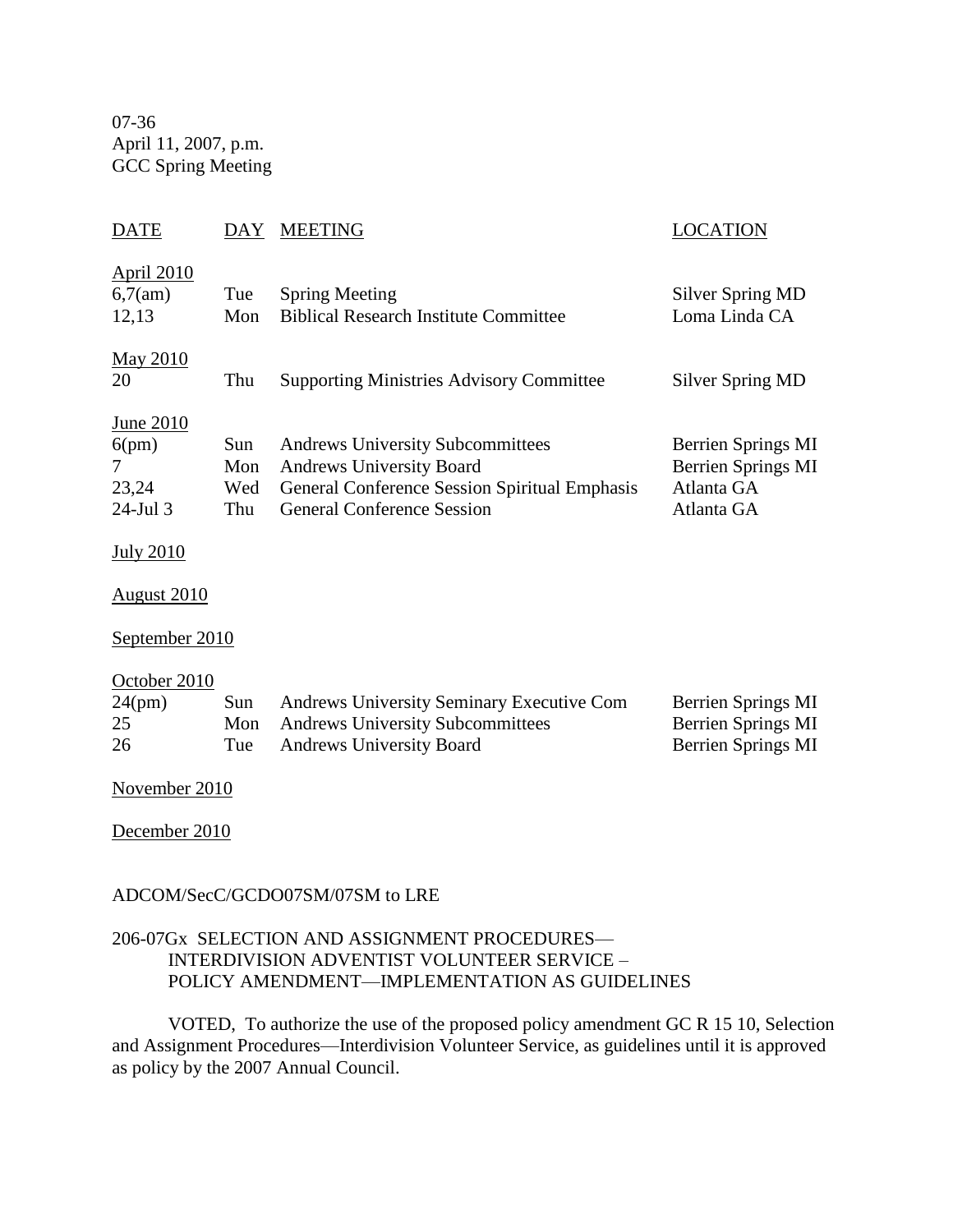07-37 April 11, 2007, p.m. GCC Spring Meeting

# SEC/PolRev&Dev/218-06G/ADCOM/SecC/GCDO07SM/07SM to LRE-07AC

# 206-07G SELECTION AND ASSIGNMENT PROCEDURES—INTERDIVISION ADVENTIST VOLUNTEER SERVICE – POLICY AMENDMENT

RECOMMENDED, To amend GC R 15 10, Selection and Assignment Procedures, to read as follows:

R 15 10 Selection and Assignment Procedures**—**1. Carefully selected - No change

2. The essential factors considered in assessing the eligibility of - No change

3. The service of volunteers shall generally be for periods up to two years. Volunteers serving less than one month two months shall not normally be required to complete the regular health evaluation and but may be required to agree to minimal screening. screening processes. Organizations should be discouraged from taking advantage of volunteers, encouraging them to stay for long periods of time.

- 4. Service credit is not generally given to those who serve on No change
- 5. Volunteers shall not receive a salary but may receive an allowance No change
- 6. Because marriage is a God-ordained institution and its sanctity must No change

## SEC/ADCOM/07SM to LRE

# GENERAL CONFERENCE EXECUTIVE COMMITTEE (GCC)— MEMBERSHIP ADJUSTMENT

VOTED, To adjust the membership of the General Conference Executive Committee (GCC) as follows:

| Add    | Guptill, Stephen R, AIIAS, President<br>Johnsson, William G (30 members at large)<br>Nagel, Ruy H (30 members at large) |
|--------|-------------------------------------------------------------------------------------------------------------------------|
| Delete | Schalk, Lawrence E (Invitee)<br>Melgosa, Julian, AIIAS, President                                                       |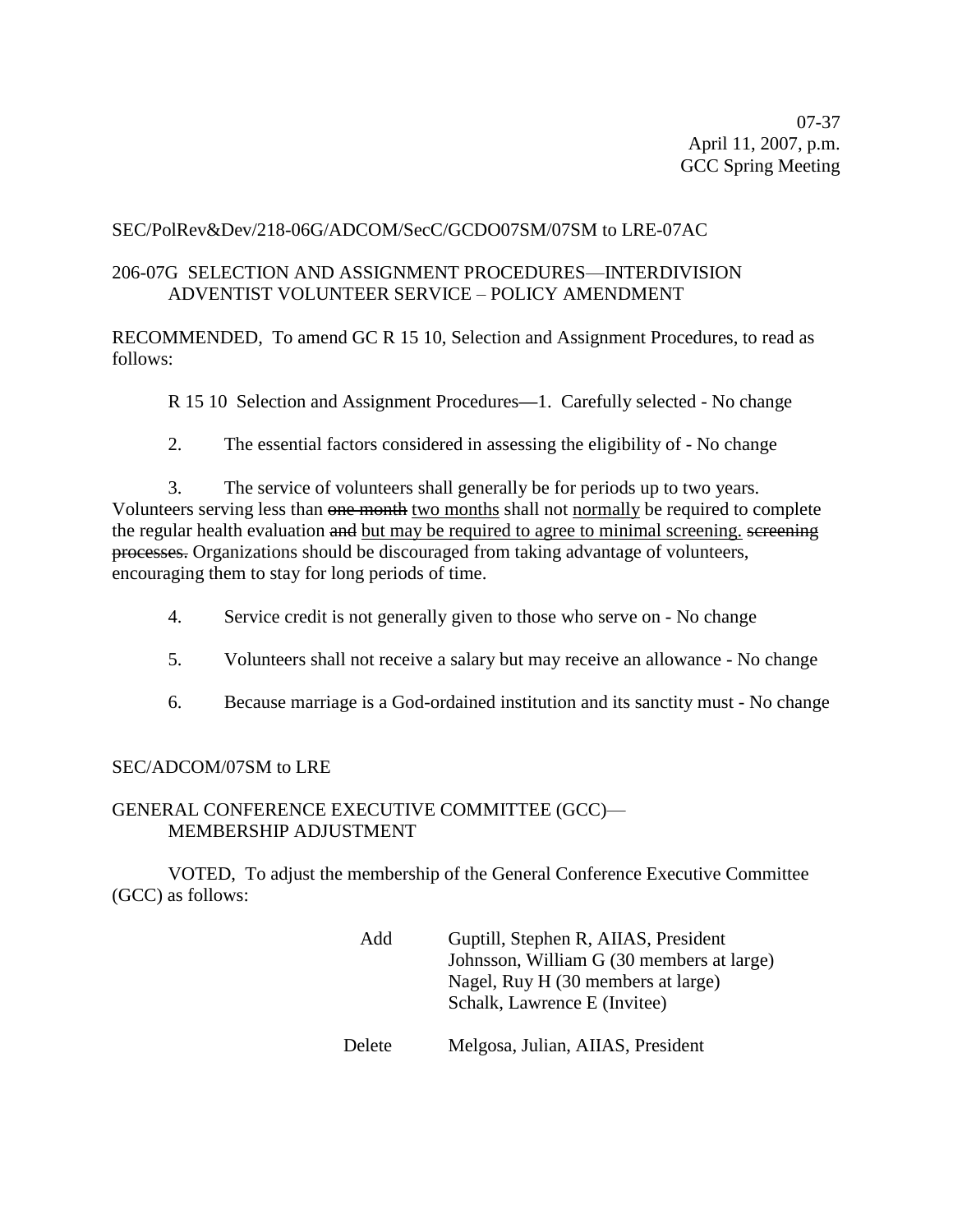07-38 April 11, 2007, p.m. GCC Spring Meeting

#### SEC/ADCOM/07SM to LRE

# COMMISSION ON MINISTRIES, SERVICES, AND STRUCTURES (GCC-S)—MEMBERSHIP ADJUSTMENT

VOTED, To adjust the membership of the Commission on Ministries, Services, and Structures (MinSer&StrucComm) (GCC-S) as follows:

Add Guptill, Stephen R (Institutions, AIIAS)

Delete Melgosa, Julian (Institutions, AIIAS)

#### ADVENTIST MISSION COMMITTEE (GCC-S)—MEMBERSHIP ADJUSTMENT

VOTED, To adjust the membership of the Adventist Mission Committee (AMCom) (GCC-S) as follows:

Add Kohler, Erton C

Delete Orion, Daisy J

#### SEC/ADCOM/07SM to LRE

#### USE OF TITHE STUDY COMMISSION (GCC-A)—MEMBERSHIP ADJUSTMENT

VOTED, To adjust the membership of the Use of Tithe Study Commission [Use(of)TitheStudyComm] (GCC-A) as follows:

> Add Cooper, Lowell C, Invitee Evans, Larry R, Invitee Findlay, Carmelita Finley, Mark A, Invitee Hsu, Eugene, Invitee Johnson, Swamidass Knott, Bill Kohler, Erton C Miranda, Armando, Invitee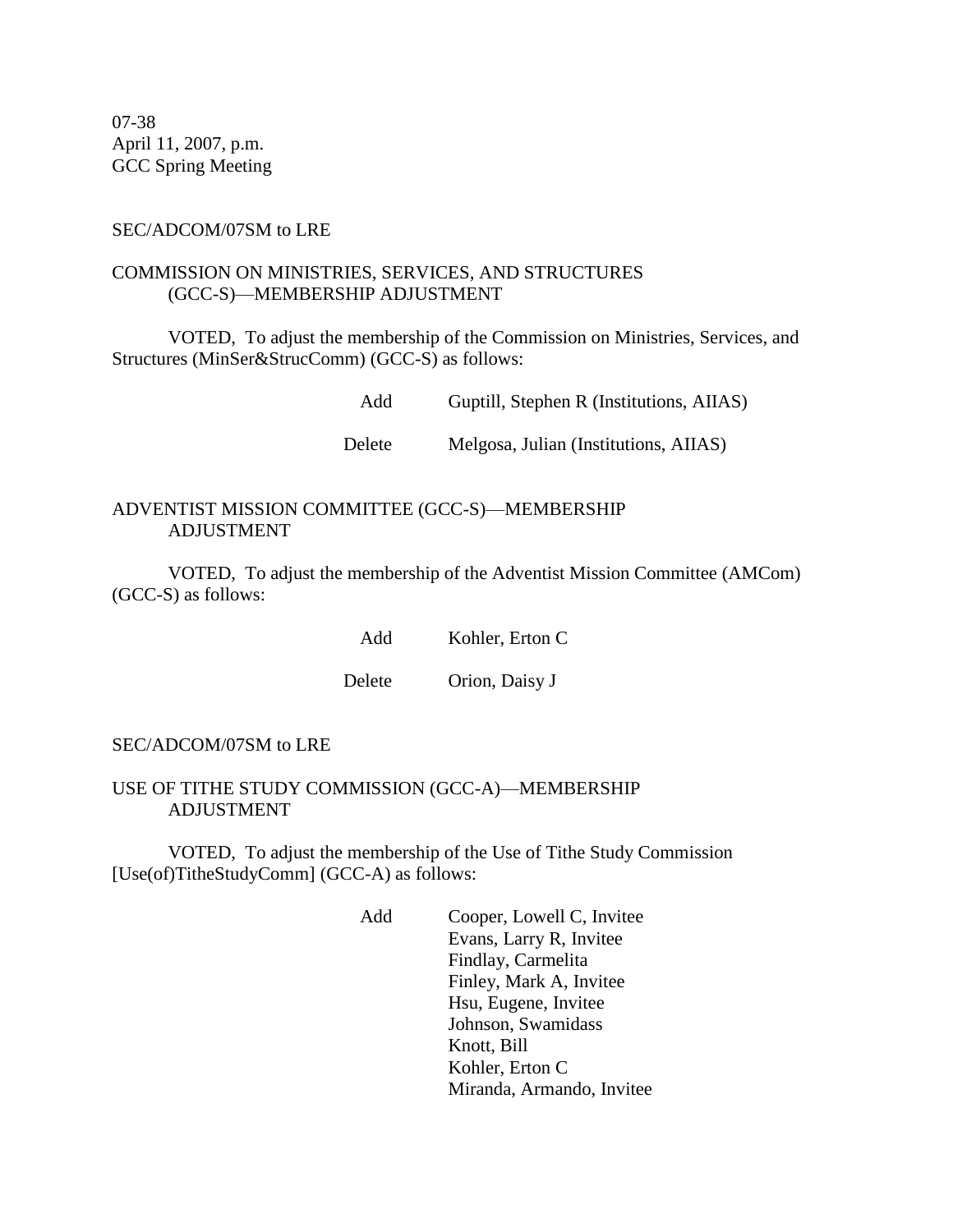07-39 April 11, 2007, p.m. GCC Spring Meeting

Parchment, Orville D, Invitee Ryan, Michael L, Invitee Wilson, Ted N C, Invitee

Delete Jesurathinam, Paka Johnsson, William G Ming, Herman Nagel, Ruy H

# SEC/ADCOM/07SM to LRE

# ACCREDITING ASSOCIATION OF SEVENTH-DAY ADVENTIST SCHOOLS, COLLEGES, AND UNIVERSITIES (GCC-S)— MEMBERSHIP ADJUSTMENT

VOTED, To adjust the membership of the Accrediting Association of Seventh-day Adventist Schools, Colleges, and Universities (AASDASC&U) (GCC-S) as follows:

Delete Guptill, Stephen R (SSD)

# SEC/ADCOM/07SM to LRE

## INTERNATIONAL BOARD OF EDUCATION (GCC-B)—MEMBERSHIP ADJUSTMENT

VOTED, To adjust the membership of the International Board of Education (IBE) (GCC-B) as follows:

Add Guptill, Stephen R (AIIAS)

Delete Guptill, Stephen R (SSD)